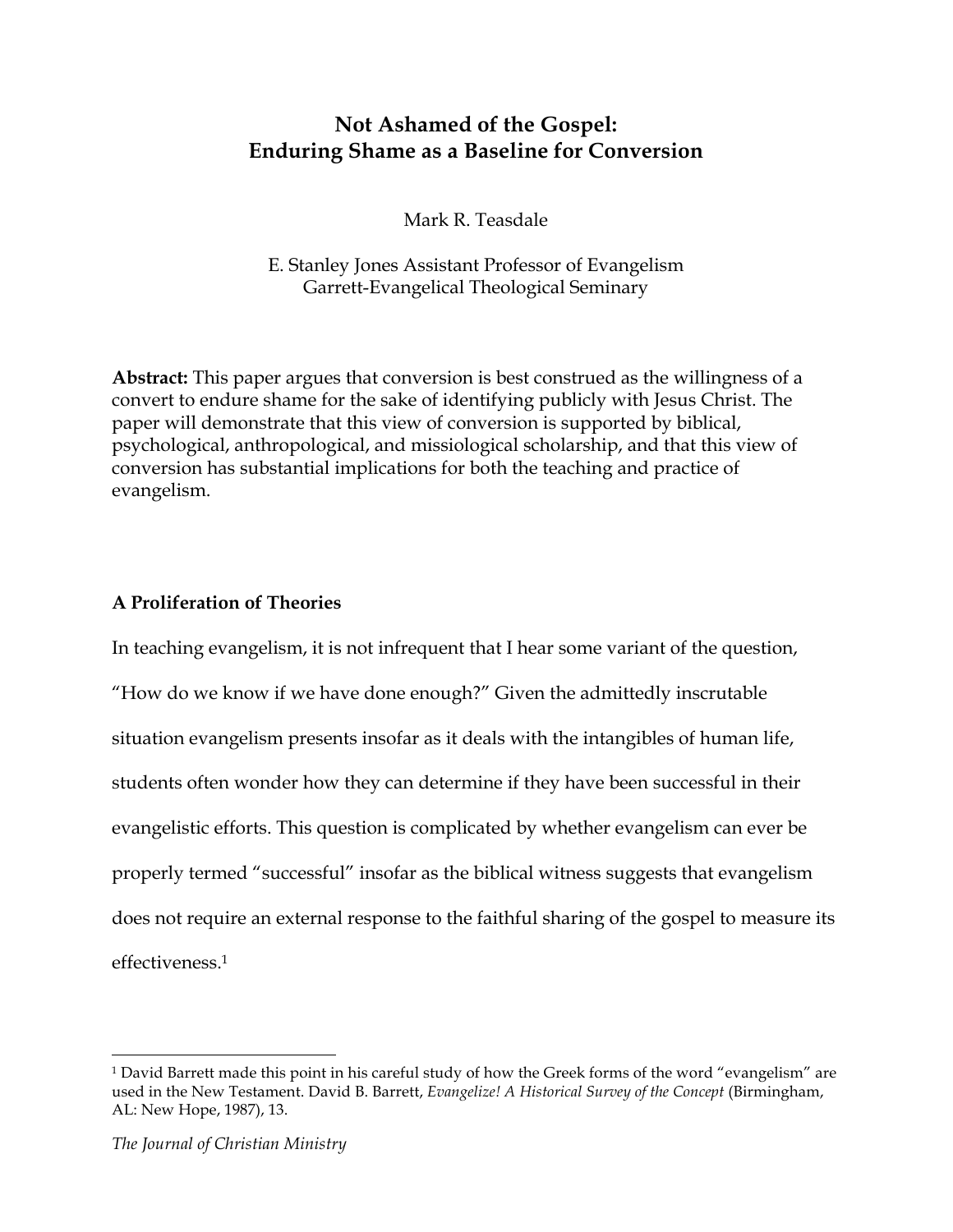Even in light of the biblical text, it might fairly be asked what the desired result of evangelistic activity is. To this latter question there are a large variety of answers provided in an equally large variety of texts on the topic of evangelism. Each of these resources explains evangelism in its own way, deploying its own set of metrics to determine whether the desired result has occurred within that specific view of evangelism.

At the risk of making a generalization, the desired result of evangelism in all cases is some form of transformation involving Jesus Christ. What this transformation entails varies significantly from one explanation of evangelism to the next, but all explanations desire that evangelism will bring about a transformation in the person being evangelized.

In this paper, I will describe this transformation in terms of conversion.2 Even this narrowing, however, does little to resolve the matter, since conversion itself is variously described. A quick review of some of the ideas surrounding conversion in my own Methodist tradition demonstrates this. William Abraham suggests that conversion is a dramatic experience of the grace of God that must be accompanied by significant catechesis in order to initiate someone fully into the Kingdom of God.3 Walter Klaiber

<sup>2</sup> I recognize that this term is not without its problems. In an age when revivalistic understandings of evangelism have entered into disrepute, the notion of conversion is likewise unpopular. Notwithstanding, the idea of conversion is still common enough in the scholarly study of evangelism that plumbing the term has meaning even if the term is deployed less frequently than it once was.

2

<sup>3</sup> William J. Abraham, *The Logic of Evangelism* (Grand Rapids, MI: William B. Eerdmans Publishing Co., 1989), 120 *ff*.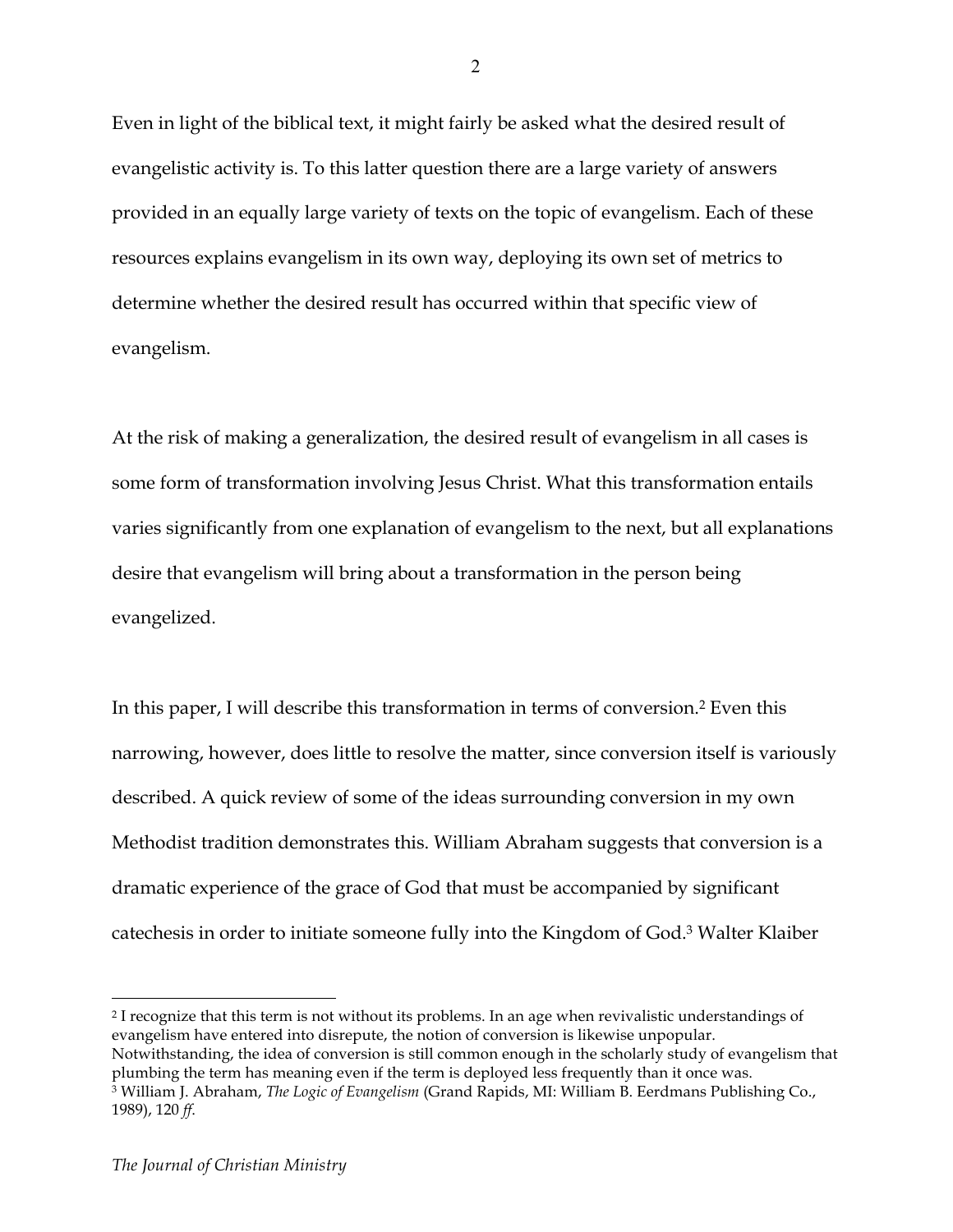contends that conversion is close to an ontological change wrought in the convert by the grace of God.4 Scott Jones points to conversion as an ongoing process of turning away from selfish and sinful habits to holiness.<sup>5</sup> Bryan Stone argues that conversion takes place when a person adopts new convictions that undergird how that person lives and acts in the world, bringing the person into line with God's shalom as embodied by the community of faith.6

Based on this array of possible ways to define what it means to be converted, the question my students ask might be somewhat altered: Is there some commonality in reference to conversion that an evangelist could use as a touchstone for knowing whether a person has indeed become a convert to Jesus Christ? Or, to reframe it pedagogically for those of us who teach evangelism, is there a foundational "trunk" concerning the idea of conversion that we can present to students so that they can then better grasp the various theories about conversion as "branches" growing from that common trunk?

My contention is that there is a foundational aspect of conversion that undergirds the various perspectives on what conversion is. Moreover, it is an aspect of conversion that manifests itself in concrete behavior which can be observed. *This foundation is a* 

 $\overline{a}$ <sup>4</sup> Walter Klaiber, *Call & Response: Biblical Foundations of a Theology of Evangelism*, trans. Howard Perry-Trauthig and James A. Dwyer (Nashville, TN: Abingdon Press, 1990), 162.

<sup>5</sup> Scott J. Jones, *The Evangelistic Love of God & Neighbor* (Nashville, TN: Abingdon Press, 2003), 88-91.

<sup>6</sup> It should be noted that Stone strenuously objects to conversion being seen as the goal of evangelism. Notwithstanding, conversion is still something that he holds up as a desired outcome to evangelism being practiced. Bryan P. Stone, *Evangelism after Christendom: The Theology and Practice of Christian Witness* (Grand Rapids, MI: Brazos Press), 257-269.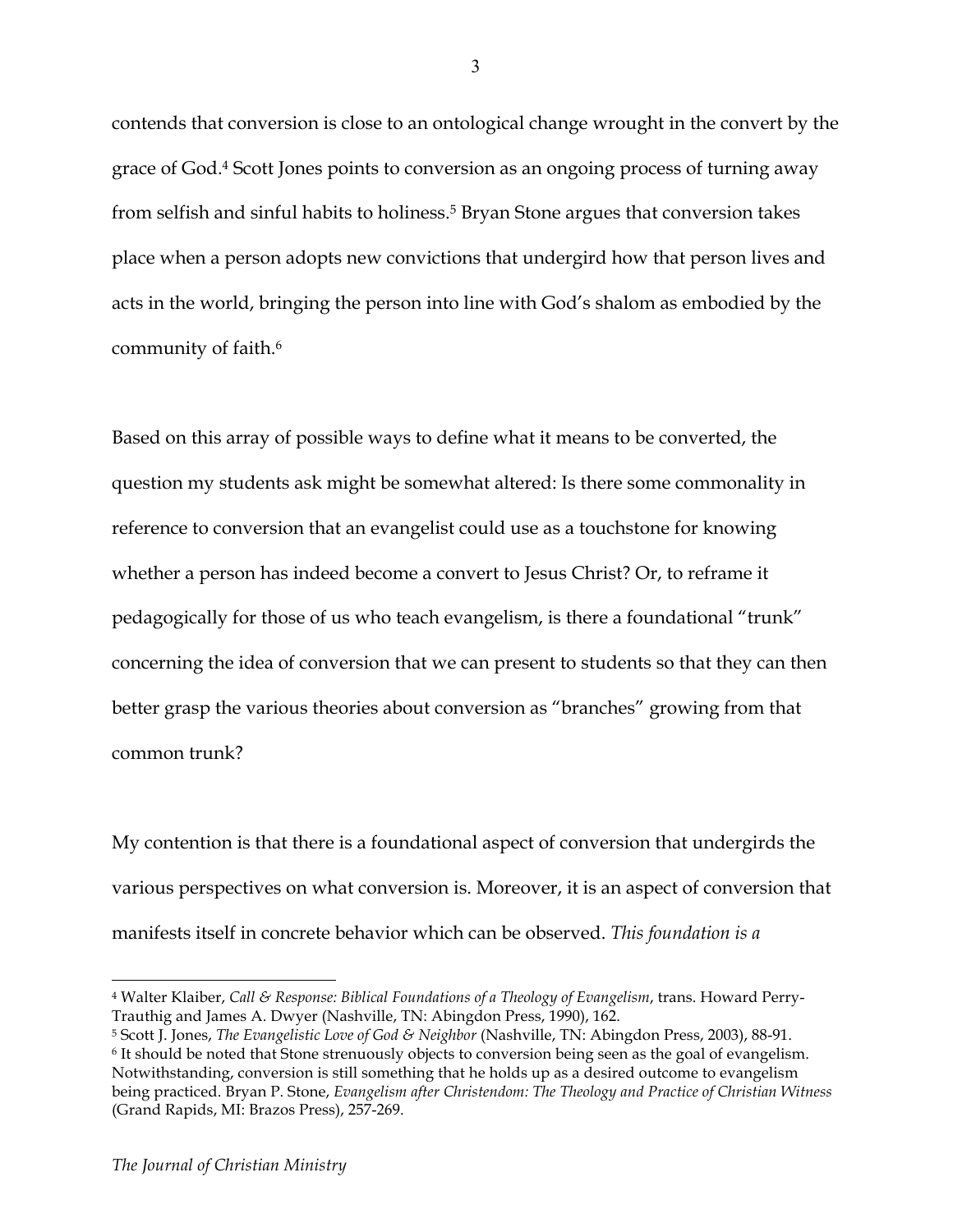*willingness on the part of the convert to endure shame for the sake of publicly identifying with Jesus Christ.* In this article, I will demonstrate that understanding conversion at least as a willingness to endure shame for the sake of publicly identifying with Jesus Christ fits with the biblical witness as well as with studies in the fields of psychology, crosscultural anthropology, and missiology.

#### **Biblical Witness**

Both the Gospels of Mark and Luke relate how Jesus explained that a willingness to endure shame for his sake is essential to being received by himself and the Father at the final judgment. According to the Gospel of Mark Jesus states, "Those who are ashamed of me and of my words in this adulterous and sinful generation, of them the Son of Man will also be ashamed when he comes in the glory of his Father with the holy angels" (Mark 8:38, NRSV). The Gospel of Luke recounts: "Those who are ashamed of me and of my words, of them the Son of Man will be ashamed when he comes in his glory and the glory of the Father and of the holy angels" (Luke 9:26, NRSV).

In both passages it is amply clear that Jesus expects his followers to endure shame for his sake so that he might not be ashamed of them before his Father and the angels. The Markan passage identifies who it is that would be placing this shame upon the followers of Jesus: "this adulterous and sinful generation," i.e., those people who hold to cultural values and ideals that conflict with the life Jesus taught and modeled. Confronted by people following the teachings of Jesus, people in the larger culture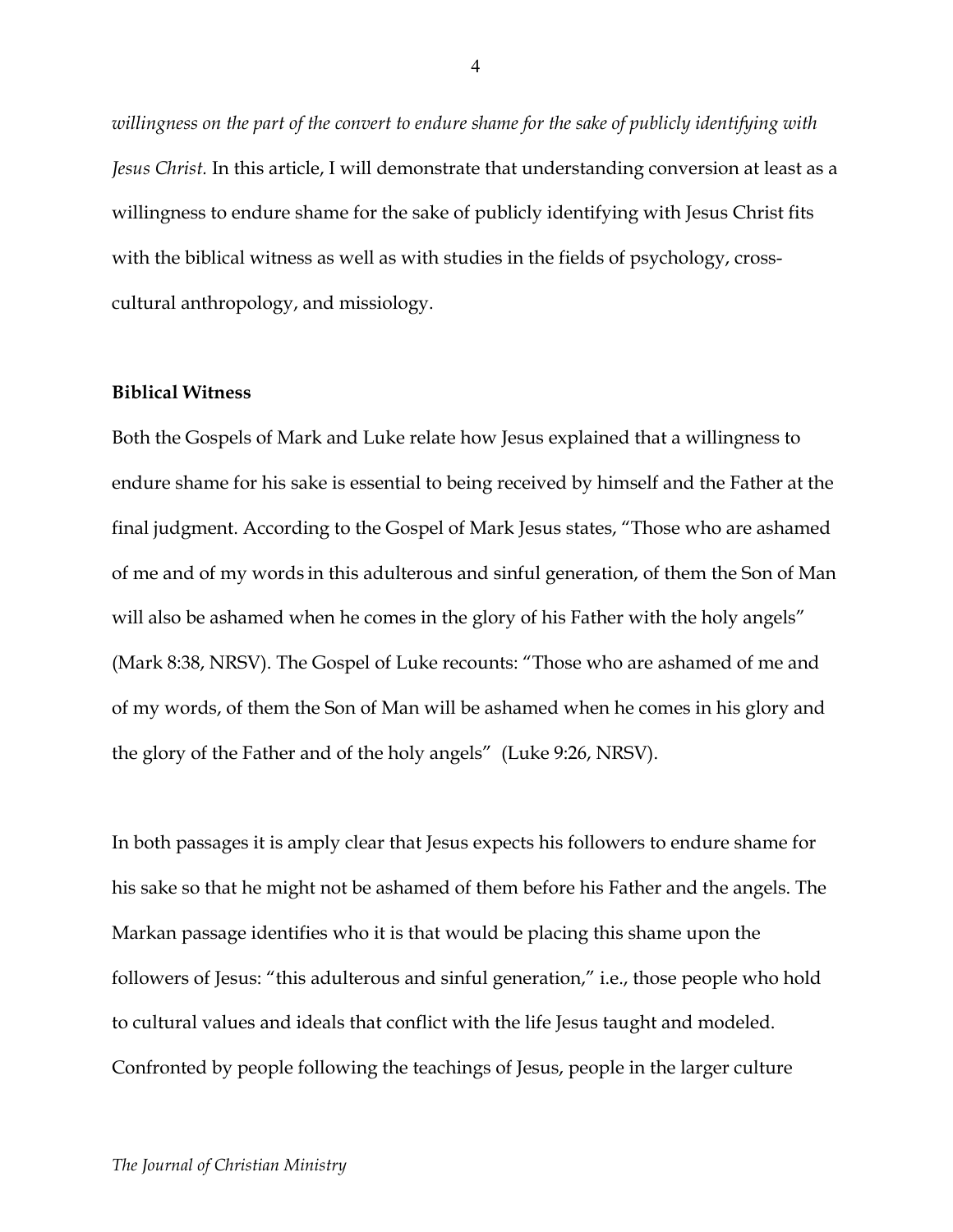would seek to shame those followers of Jesus for breaking with the otherwise commonly held values and practices within the culture. If the follower will refuse to be ashamed to identify with Jesus before this hostile culture, then Jesus will refuse to be ashamed to identify with the follower before the Father and the hosts of heaven.

But what does it mean to "not be ashamed of" Christ and his words? Paul offers the most salient biblical example of a convert who became bold in his public identification with Jesus Christ, often facing extreme cultural shame for it. He met this reality head-on in his strident declaration, "For I am not ashamed of the gospel; it is the power of God for salvation to everyone who has faith, to the Jew first and also to the Greek" (Romans 1:16, NRSV).

That Paul could have been overtaken by shame is clear from the first epistle to the Corinthians. Both Paul's native Jewish culture and his adopted Gentile culture rejected the gospel he preached. Both gave him reason for feeling shame, one because of the weakness of his crucified messiah, the other because of his foolishness for believing that a god could die (1 Corinthians 1:22-23). Paul refused to be cowed by this potential for shame because he was convinced that "to those who are the called, both Jews and Greeks, Christ [is] the power of God and the wisdom of God" (1 Corinthians 1:24, NRSV). In being willing to endure cultural shame for the sake of holding to Christ publicly, Paul demonstrated a potent proof of his conversion.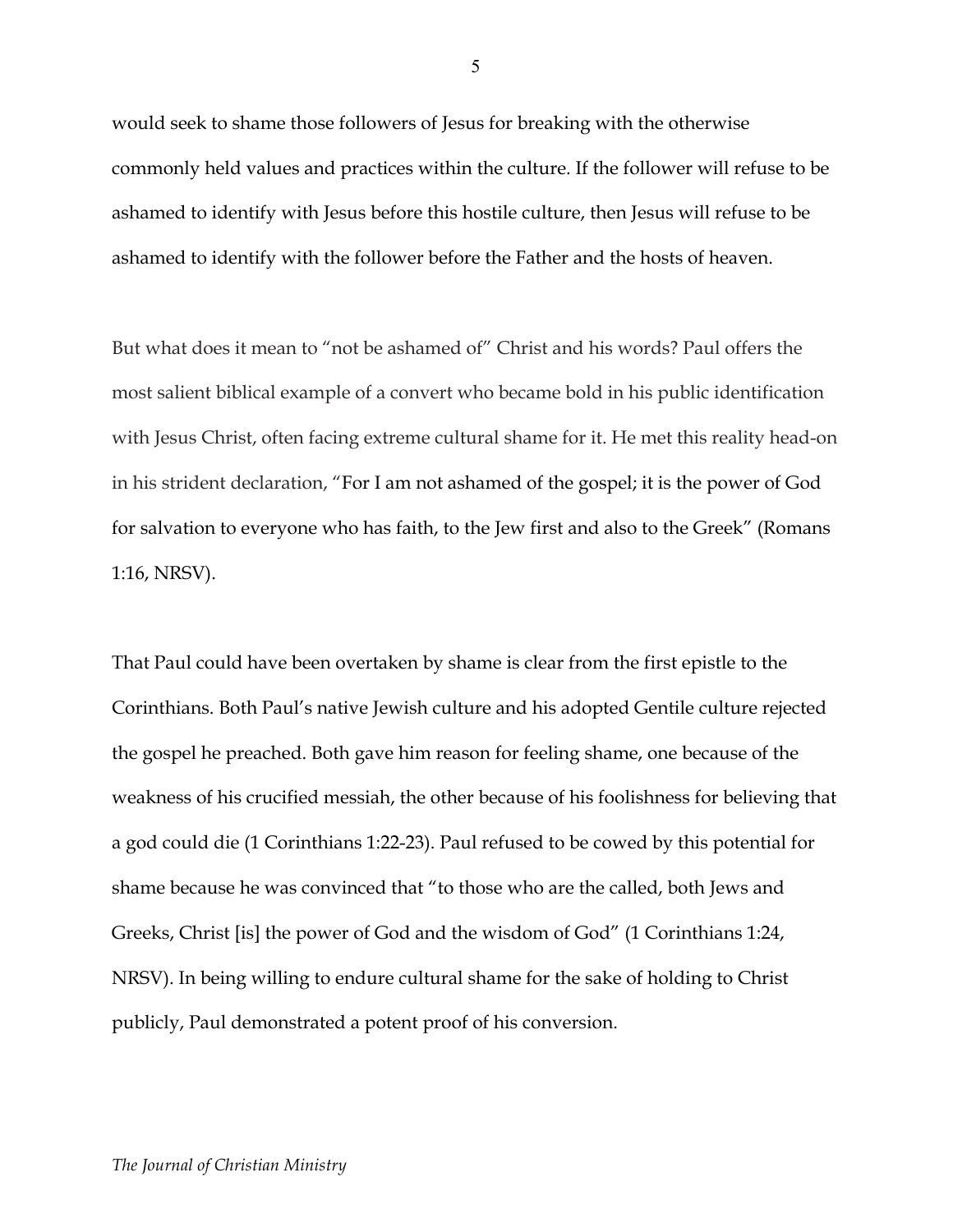In Richard Hays's view, Paul's assertion of not being ashamed of the gospel echoes how the lament psalms are treated in Isaiah. These psalms speak of shame specifically as concerned with the potential for enemies to triumph over the people of God. The author of Isaiah picked up on this motif and reworked it by projecting the hope that God would save the faithful from their enemies, thus removing their shame. Specifically, Hays points to Isaiah 50:7 as important for Paul's claim of not being ashamed of the gospel: "The Lord God helps me; therefore I have not been disgraced; therefore I have set my face like flint, and I know that I shall not be put to shame" (Isaiah 50:7, NRSV). Paul, according to Hays, took up this prophecy from Isaiah and modified for his own context.

> Significantly, Paul transforms Isaiah's emphatic future negation ("I shall not be ashamed") into a present negation ("I *am* not ashamed"). The present tense of Paul's denial corresponds to the present tense of his declaration that the righteousness and wrath of God *are being* revealed (1:17-18); thus, Isaiah's future hope rebounds through Paul's voice into a new temporal framework defined by God's already efficacious act of eschatological deliverance in Christ.7

Rikki Watts offers a further reason that Paul had to contend with the possibility of being shamed: The seeming inconsistency between his gospel and the election of Israel. As Watts puts it, "How could he make the claims he did when his gospel seemed to mean the setting aside not only of Israel's traditions but also of the nation itself?"8 It was in answer to this challenge, Watts suggests, that Paul harkened back to the prophecies of

<sup>7</sup> Richard B. Hays, *Echoes of Scripture in the Letters of Paul* (New Haven, CT: Yale University Press, 1989), 38-39.

<sup>8</sup> Rikki E. Watts, "For I Am Not Ashamed of the Gospel: Romans 1:16-17 and Habakkuk 2:4" *Romans and the People of God*, ed. Sven K. Sonderlund and N. T. Wright (Grand Rapids, MI: William B. Eerdmans Publishing Company, 1999) 22-23.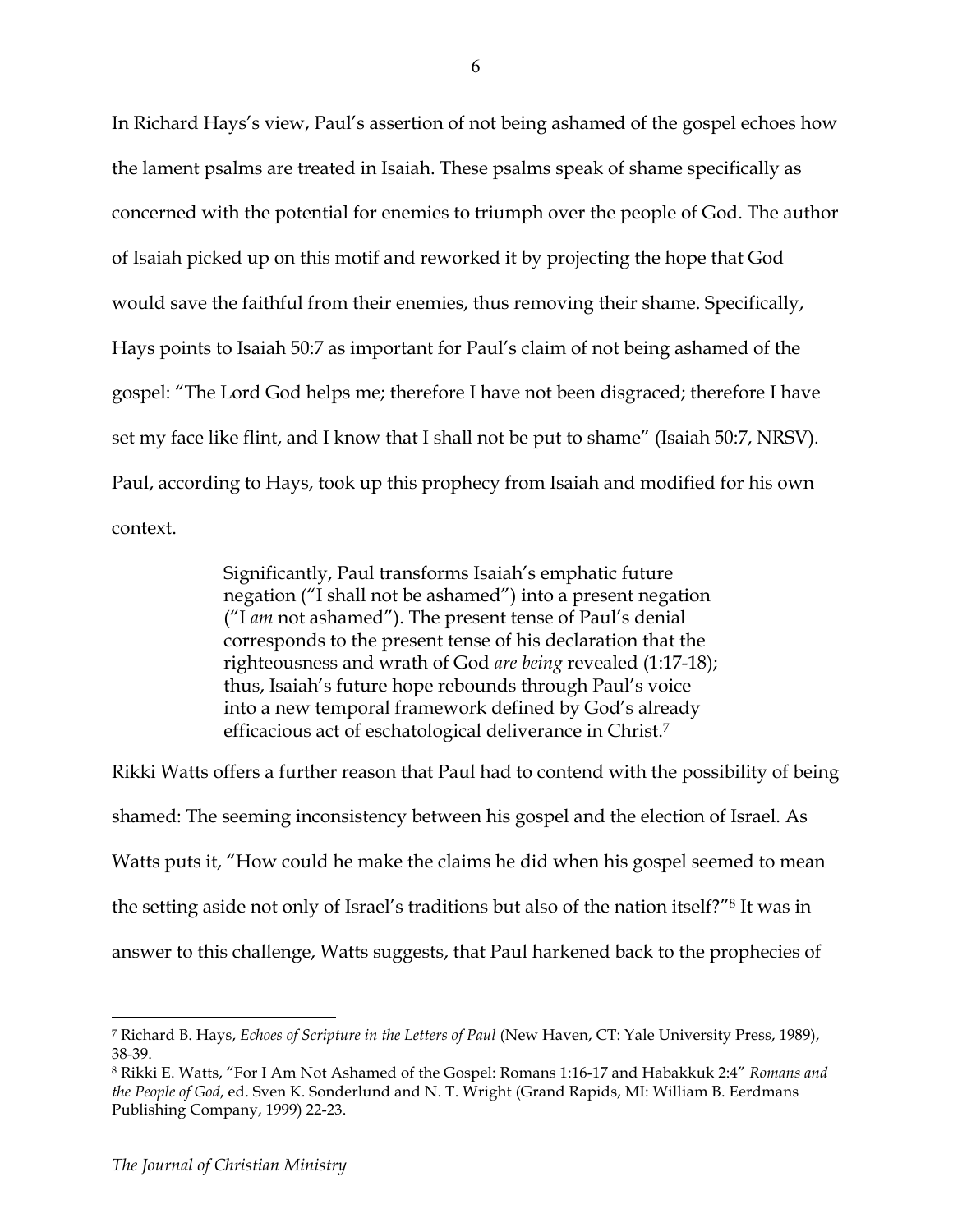Habakkuk, who was likewise struggling with the theodicy of God, and then declared his lack of shame for the gospel because, "in spite of how things look…his gospel is in fact the revelation of the mysterious fulfillment of Yahweh's promise [to restore Israel]."9

David DeSilva, who has emphasized the importance of focusing on shame as a hinging point for understanding the worldview of the New Testament authors, points beyond the example of Paul to show that a fundamental focus of the ancient Christian communities was to encourage converts to seek God's favor instead of the culture's favor. Specifically considering the exhortations found in the book of Hebrews, he writes,

> The author of Hebrews reinforces the decentering of society's definition of what constitutes the honorable and shameful and the disregarding of its claim to the right to evaluate one's honor or dishonor. The believers are called to strive for honor in God's eyes, whose judgment seat is the court of granting reputation/honor. Where an action or endurance of an action is considered disgraceful by the society but honorable by God and the community, the Christian is called to "despise shame."10

This call to despise shame is exemplified by Jesus Christ, who, the author of Hebrews says, "for the sake of the joy that was set before him endured the cross, *disregarding its shame*, and has taken his seat at the right hand of the throne of God" (Hebrews 12:2, NRSV, italics added). According to DeSilva, by scorning the shame that the culture placed on the cross, Jesus provided "a paradigm for the Christian minority group of

<sup>9</sup> Ibid., 23.

<sup>10</sup> David A. DeSilva, "Despising Shame: A Cultural-Anthropological Investigation of the Epistle to the Hebrews," *Journal of Biblical Literature* vol. 113, issue 3, Fall 1994, 459.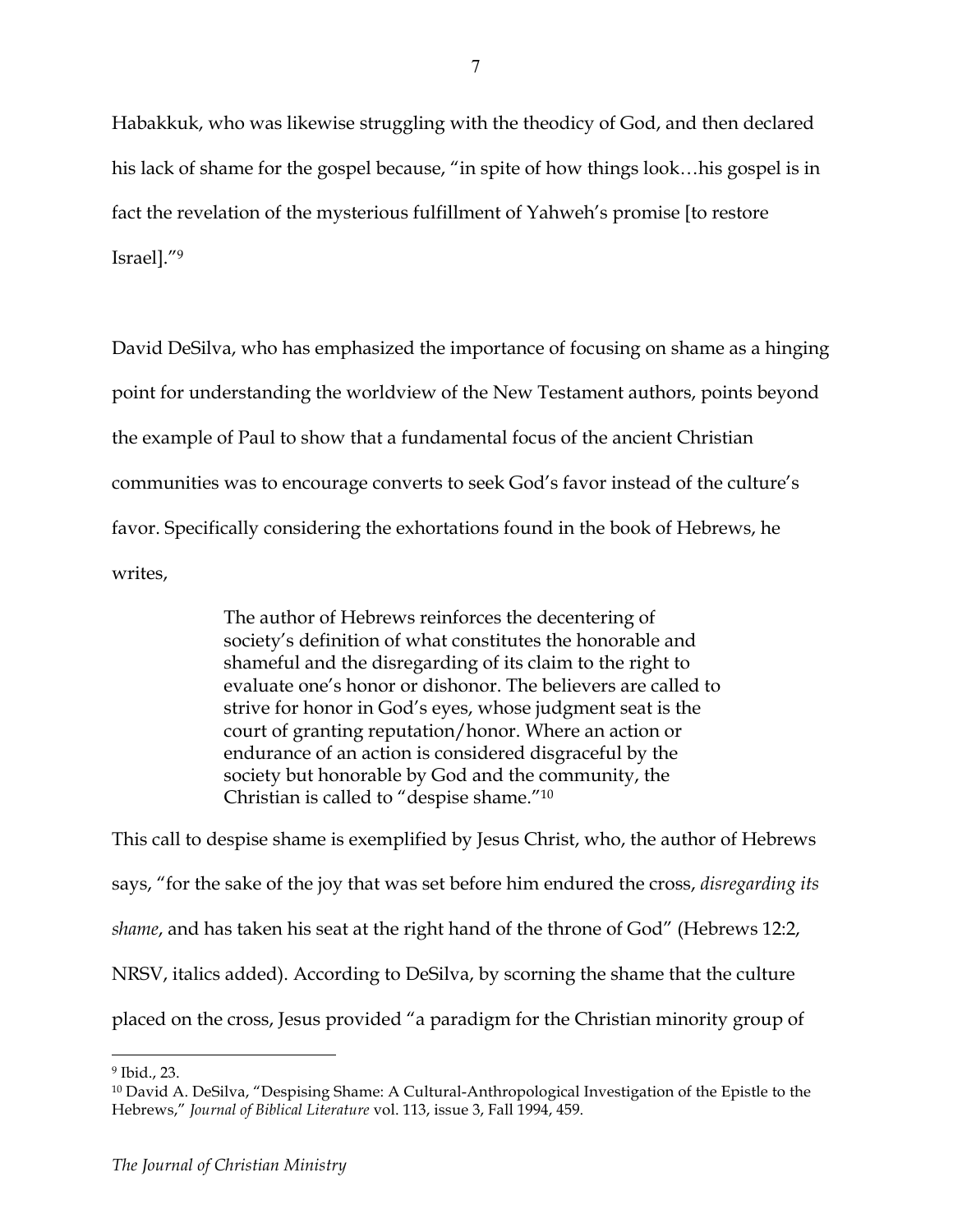counting as nothing the negative evaluation of the outside world, thinking only of the evaluation of God."11 It is for this reason that the author of Hebrews calls on Christians to "look...to Jesus the pioneer and perfecter of our faith" (Hebrews 12:2a, NRSV).

Likewise, the great exemplars of faith lifted up in Hebrews are commended precisely because they embodied the example Jesus had set. DeSilva explains that the record of saints in Hebrews 11 is:

> By society's standards…a list of sorry examples, a parade of those who were utterly disgraced and had no honor within society. The author of Hebrews, however, introduces the ironic evaluation…which subverts the world's system of values and, in effect, disgraces that system. This set of examples encourages the addressees once more to accept having no place in society (in effect, "wandering about in deserts and hills and caves") and to accept the negative judgment of the public court of opinion (even with its physical abuse) rather than shrink back from such disgraces and lose the great reward. Even if society ascribes disgrace to the believers, they are to despise a disgraceful reputation for the sake of gaining the honor and citizenship that God ascribes.12

The combined force of these exemplars listed in Hebrews, which encompass the lives of the saints recorded in the Hebrew Scriptures, as well as the life of Jesus Christ, argues persuasively that the issue of enduring shame was central to Christians in the ancient church. The early Christians were well aware of their culture's norms and expectations. They had to decide definitively that they would reject the cultural assessment of shame for being publicly identified with Jesus Christ. This was accomplished most dramatically by the overt proclamation of the gospel message, as seen in the example of

<sup>11</sup> Ibid., 446.

<sup>12</sup> Ibid., 450.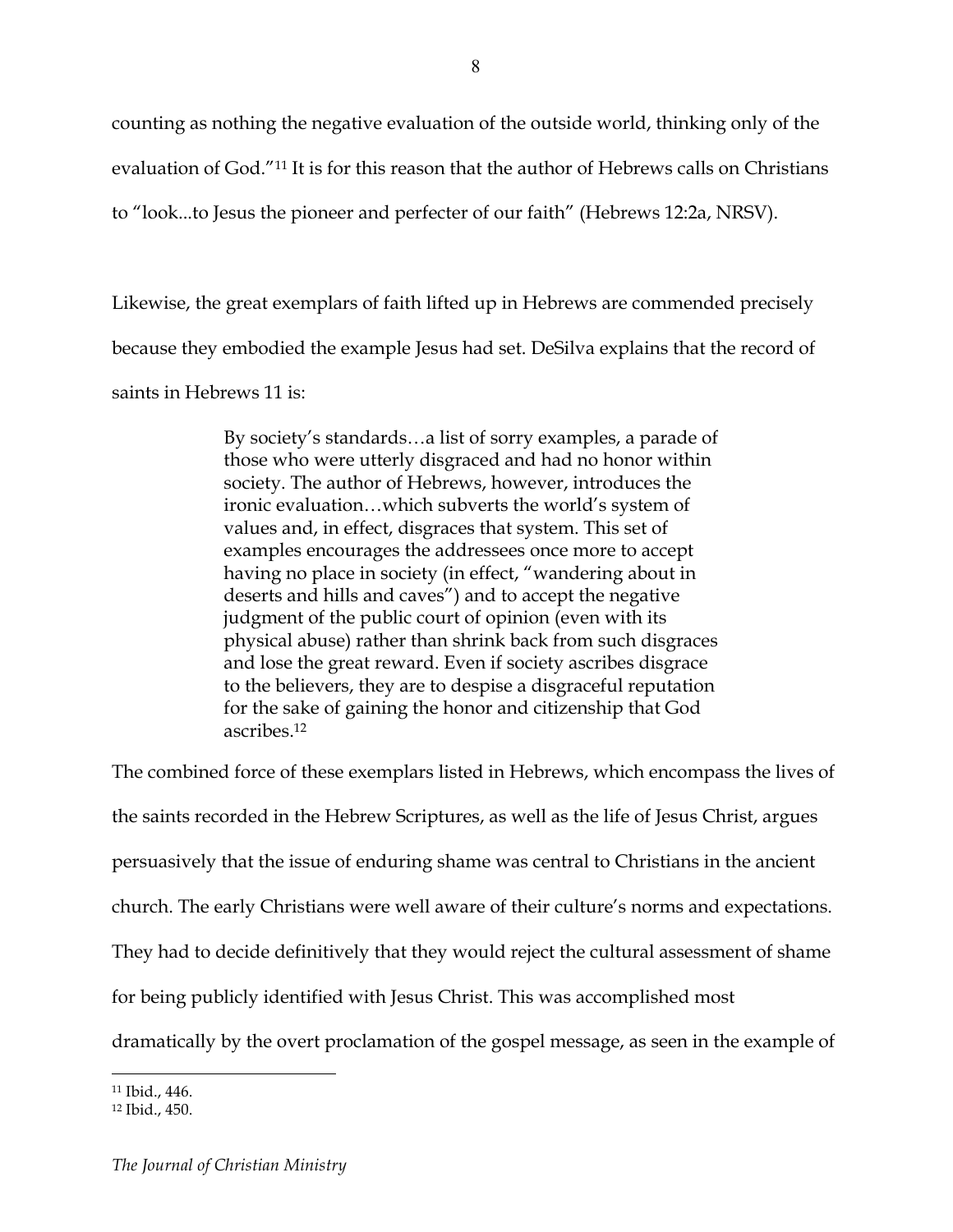Paul. It was by this proclamation that Paul could both show his absolute allegiance to Jesus Christ to the outside world while also proving the legitimacy of his conversion and beliefs to those who questioned him within the church.

It is clear that the biblical witness understood the willingness to endure shame from the larger culture for the sake of publicly identifying with Jesus Christ as an essential sign of conversion. Only a person who was fully committed to the new ways of life prompted by following Jesus would undergo such disgrace. However, this still leaves us with important questions in terms of applicability of this idea. Does this idea work today? If so, what might enduring shame look like and how might it be tied to a convert's faith formation?

### **Shame, Human Development, and Culture**

Since evangelism is, as Abraham wrote, a "field encompassing field,"13 it affords us the freedom to seek data and methodology from a great many other fields. We will make use of this opportunity here by turning to behavioral psychology and anthropology.

According to behavioral psychologist Erik Erikson, shame is a developed trait among humans that is directly linked to how humans relate to one another. The emergence of shame is specifically tied to a child's recognition of both his or her own autonomy and the capacity of others to judge how he or she makes use of that autonomy. He states,

9

<sup>13</sup> William J. Abraham, "Teaching Evangelism" *Journal of the Academy for Evangelism in Theological Education* vol. 17, 2001-2002, 7.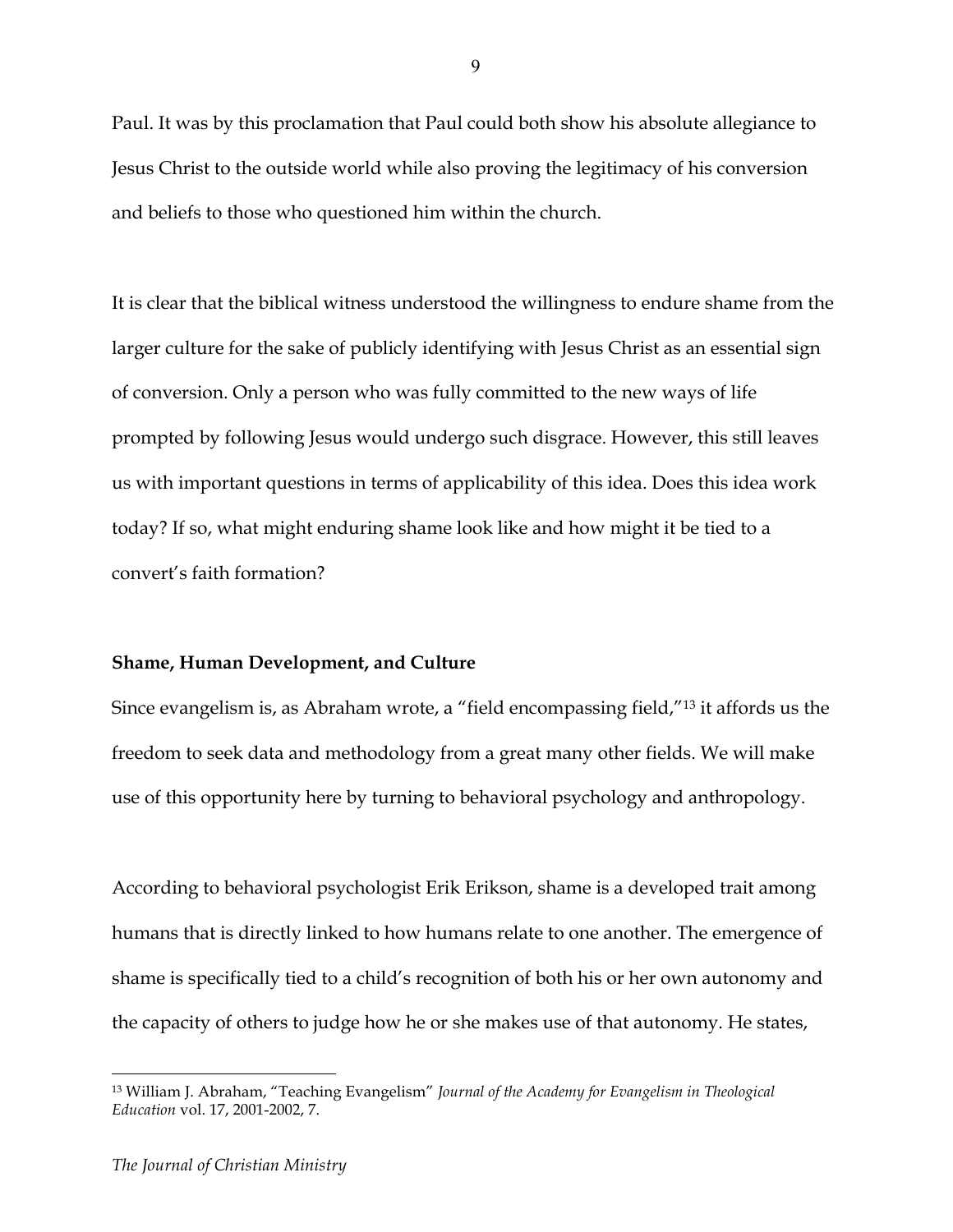The child who is learning to stand and walk alone becomes quickly aware of the great discrepancy in height and size between him- or herself and adults. In addition to this awareness of smallness, he or she must face the relative ease with which the assertions of infantile autonomy can be overwhelmed or "shamed" by adults or older children.14

After describing how the feeling of shame develops in children, Erikson then goes on to

explain how shame is experienced:

Shame is a visual phenomenon. It derives from a sense of being seen or exposed before one is ready. Exposure means revealing one's vulnerability or one's deficiency. The vulnerability or deficiency is not a moral failure. It involves something deeper and more essential to self. The person (or child) who feels shame experiences an exposure to others in which a deficiency in being, an inadequacy intrinsic to self, is on display.15

From this perspective, shame is understood as intrinsic to human psychological and sociological development. As a person gains ever greater abilities, beginning with the abilities to stand and walk, that person is subject to having those actions scrutinized by others. As the person becomes progressively more aware of this scrutiny, he or she is subject to feeling shame when he or she cannot execute those new abilities according to an established norm enforced by those others.

Erikson's ideas are helpful to my thesis that a willingness to endure shame for publicly identifying with Jesus Christ is central to conversion. Based on Erikson's views, all humans would have developed the capacity to feel shame as part of their normal growth. Moreover, this shame is linked to how a person understands his or her choices

<sup>14</sup> James Fowler, *Stages of Faith: The Psychology of Human Development and the Quest for Meaning* (New York, NY: Harper & Row, 1981), 59.

<sup>15</sup> Ibid., 59-60.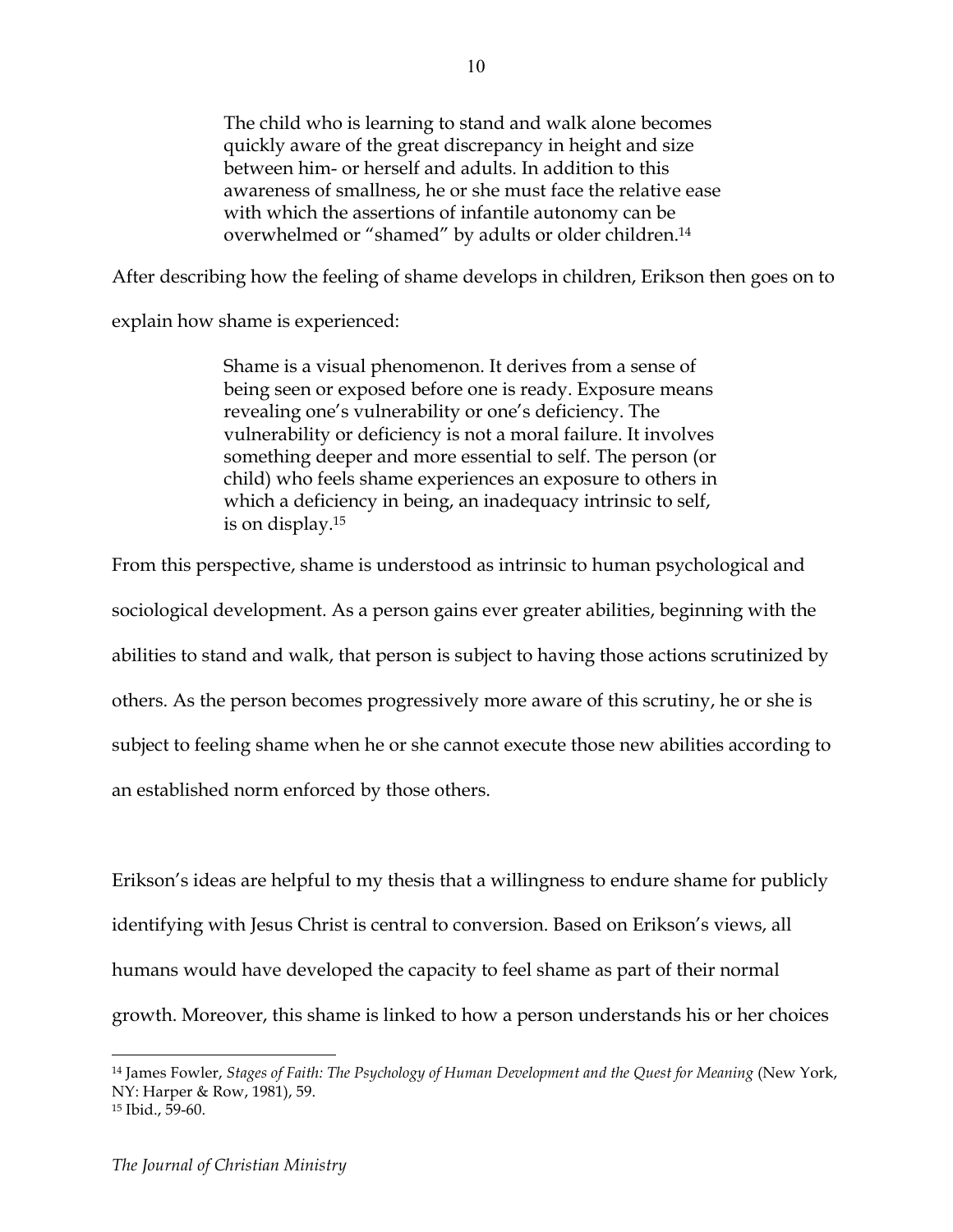and actions in light of what the person perceived to be the authoritative values. One who can assess that the people in his or her setting would cast shame upon him or her for identifying with Jesus Christ, but who uses his or her autonomy to identify publicly with Jesus anyway is one who is a convert to Christ.

Erikson's theories suggest that shame is universal, because all children, regardless of the culture into which they are born, must pass through the stages of developing autonomy. Still, Erikson's theories are culturally bound in their data and analysis.16 Is there anthropological evidence for suggesting that shame is a common experience across cultures? To determine this, we must turn to cross-cultural anthropological studies.

Several anthropological studies point to the universality of shame across cultural boundaries. This is best seen in a wide variety of studies that attempt to measure or describe the experience of shame in widely disparate cultures. I will detail just a few of these studies here.

 $\overline{a}$ <sup>16</sup> Zeba Crook argues strongly against allowing Christian conversion to be absorbed by "psychologism." Crook goes even further to suggest that even an attempt to develop a cross-cultural psychology, as I am about to do in this section of the paper, is methodologically flawed because of its tendency to universalize certain aspects of the human being to the extent of ignoring how extensively the human self is formed by culture. Instead, he suggests that conversion should be viewed solely in terms of specific actions taken by individuals to transfer their loyalty to God. In fact, his argument does not negate mine, since I still require a convert to take a concrete action to show that he or she has overcome shame in the name of Jesus Christ. Since shame is experienced differently in different cultures, Crook's concern for the unique cultural stamp on people's actions is upheld. I simply contend that these cultural actions can be understood as a Christian response to the universal human emotion called shame. See Zeba A. Crook, *Reconceptualising Conversion: Patronage, Loyalty, and Conversion in the Religions of the Ancient Mediterranean* (Berlin: Walter de Gruyter, 2004).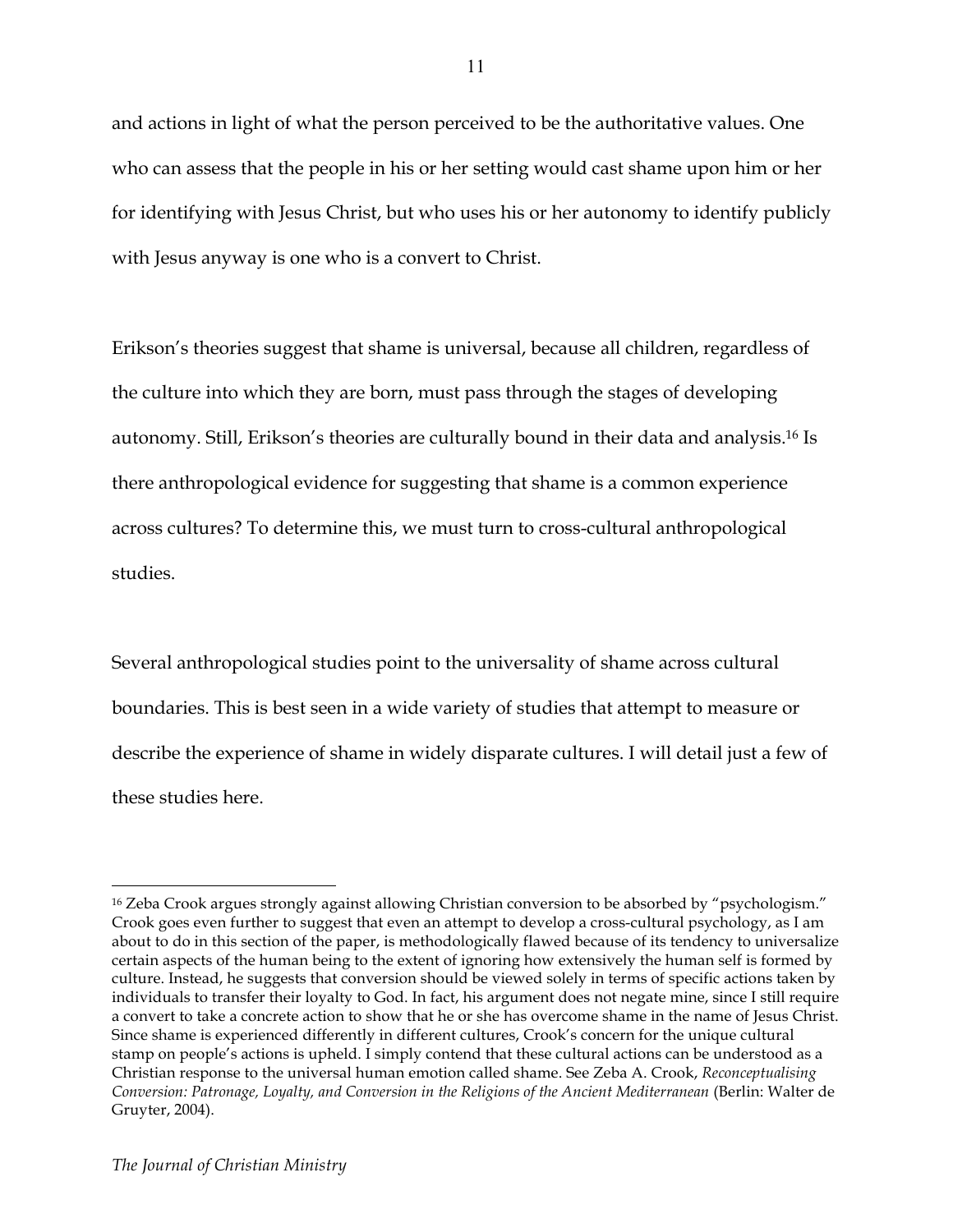Agneta Fischer, Antony Manstead and Patricia Rodriguez Mosquera conducted a study on the impact culturally sensitive values have on the expression of shame in Spain and the Netherlands. They selected these two nations because the respective cultures are seen as having contrasting values that would impact the expression of shame in each. They describe the Netherlands as having a culture that highly values individualism, while they describe Spain as an "honor-bound" culture that highly values collectivism.17 Based on these value descriptors, the authors made four hypotheses about how the two cultures would express shame: First, the Spanish respondents would be more aware of shame and would describe shameful experiences more elaborately. Second, the Dutch respondents would provide descriptions of the experience of shame and the antecedent actions leading to shame by focusing more on self-judgment than on the judgment of others. Third, Spanish respondents would be more willing to share their feelings of shame publicly than Dutch respondents. Fourth, Spanish respondents would be more concerned about how their experience of shame would affect their social relationships while Dutch respondents would be more concerned about how their experience of shame would impact their view of themselves. This last hypothesis they sum up by predicting, "that in Spain, as compared to the Netherlands…shame [would be depicted] as a less negative emotion."18

12

<sup>17</sup> Agneta H. Fischer, Antony S.R. Manstead, and Patricia M. Rodriguez Mosquera, "The Role of Honourrelated vs. Individualistic Values in Conceptualising Pride, Shame, and Anger: Spanish and Dutch Cultural Prototypes," *Cognition and Emotion* vol. 13, 2, 1999, 154. <sup>18</sup> Ibid., 159.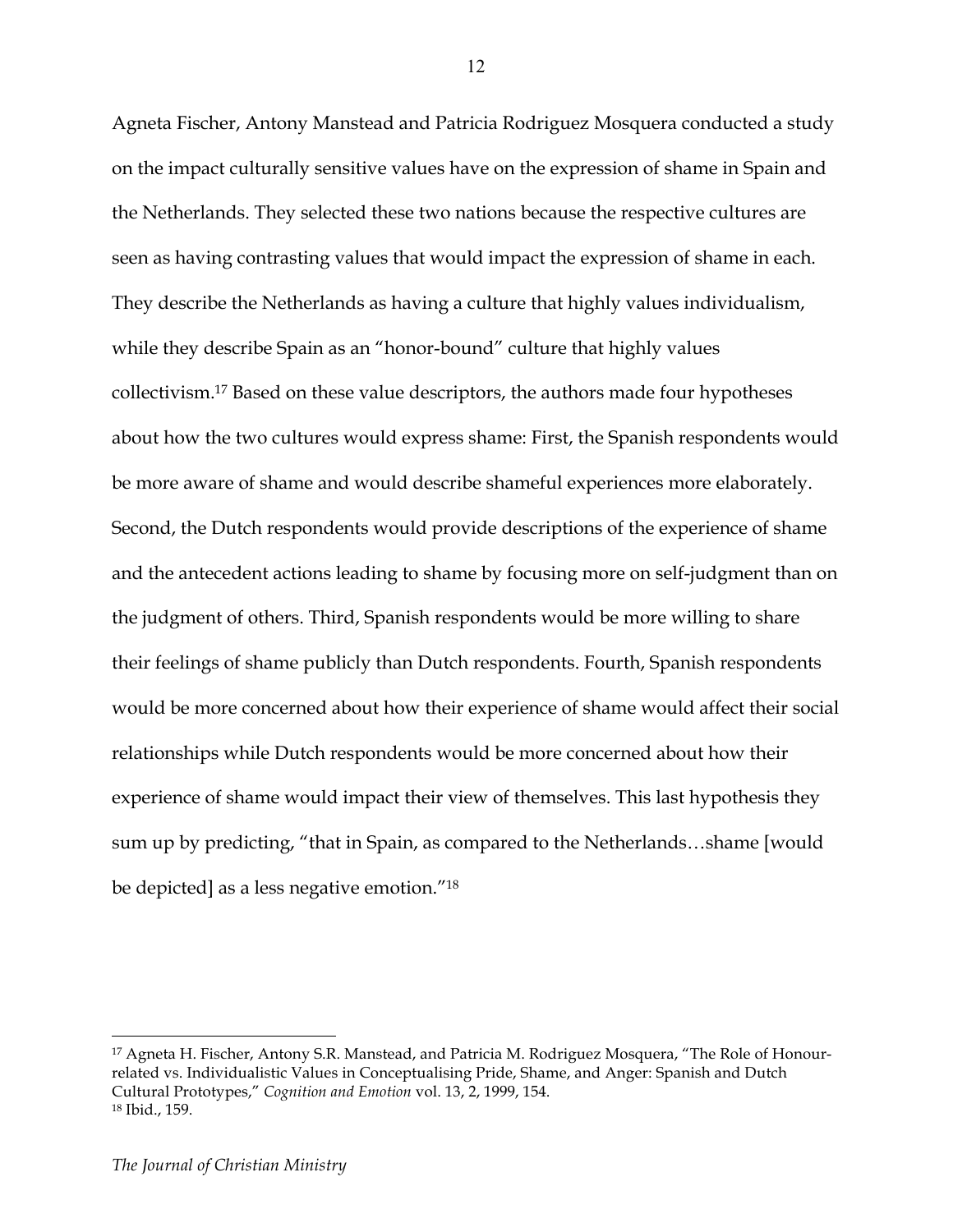After collecting and analyzing their data, the researchers were able to affirm all four of their hypotheses. People from different cultures do describe their experiences of shame differently and also ascribe differing levels of importance to the experience of shame. Importantly for my thesis, this study also affirmed the fact that shame is experienced by people in all cultures, regardless of a culture's core values.

Similar studies, which compare the experience of shame between cultures, have come to the same conclusion. Daniel M. T. Fessler, compared the shame experiences of the residents of a Malay fishing village in the Indonesian province of Bengkulu with the shame experiences of the residents of Southern California. These groups were selected because of the collective social structure of the Malay village as contrasted to the individualistic social-structure of Southern California. Fessler observes that, while the cultures he is studying are radically different in their experiences of shame, the "core aspect of the emotion [of shame] is easily identifiable in [the] two disparate cultures."19 He goes on to explain that there are certain similarities in the situations that cause people to feel shame in both cultures. Most prominent among these are "a) simple subordinance, b) failure to uphold reciprocal relationships, c) failure in prestige competitions, and d) failure to conform to elementary standards."20 Based on this, he is willing to state that "humans should universally experience this emotion."<sup>21</sup>

<sup>19</sup> Daniel M. T. Fessler, "Shame in Two Cultures: Implications in Evolutionary Approaches," in *Journal of Cognition and Culture* vol. 4, issue 2, 2004, 220.

<sup>20</sup> Ibid., 246.

<sup>21</sup> Ibid., 238.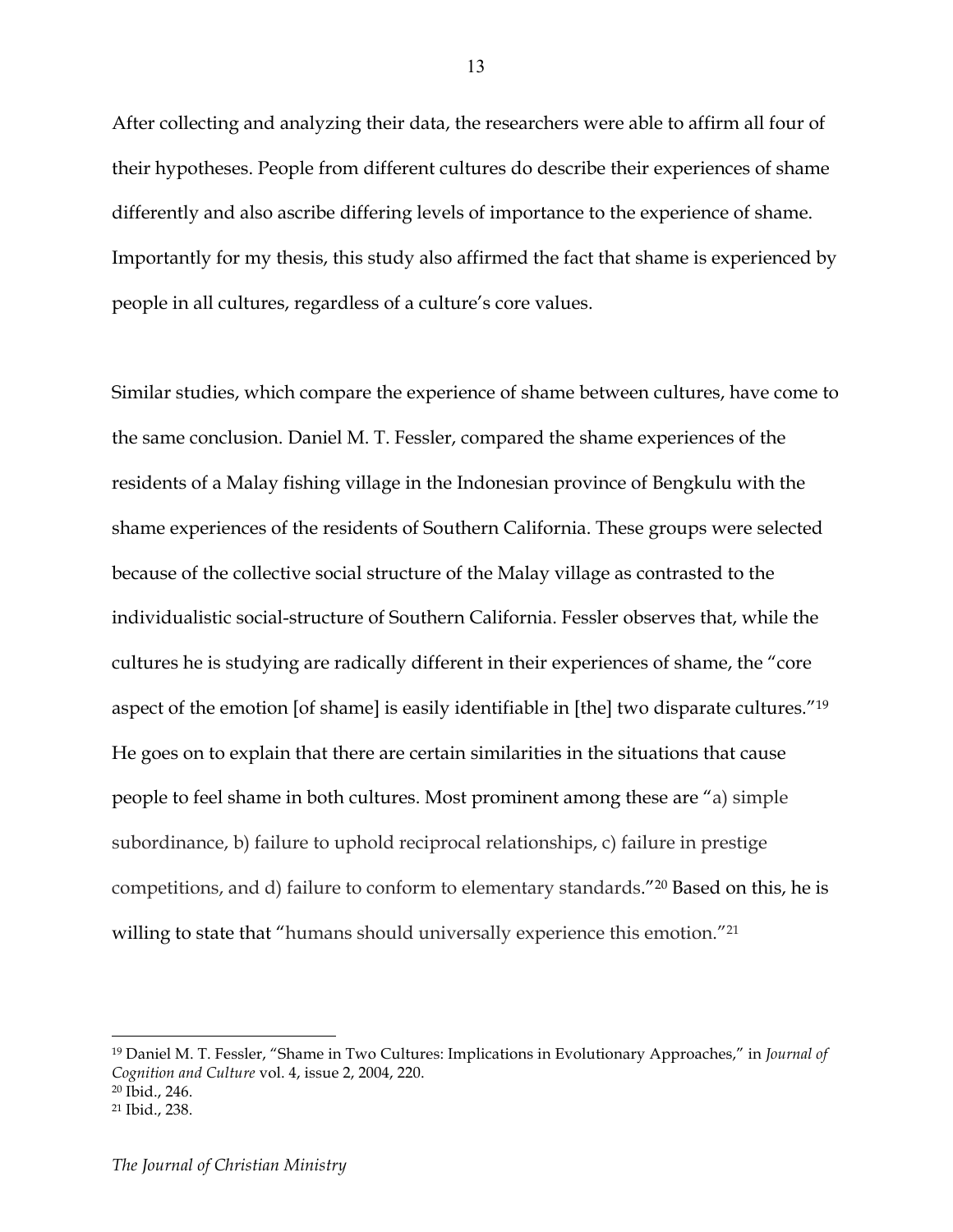David Crystal, W. Gerrod Parrott, Yukiko Ozaki, and Hirozumi Watanabe studied the patterns of shame displayed by college students in Japan and in the United States. As with the previous studies, they chose these cultures because of the difference in social structures, with the Japanese culture prizing collectivism and the American culture prizing individualism. In addition to finding that shame was felt by the students in both cultures, albeit in different ways and as a result of different situations, they also report that the experience of shame is seen as universally negative, even to the point of adversely affecting social behavior. As a result, there are strong pressures for people to learn how to ameliorate the experience of shame so that they are not inhibited by it either socially or personally.<sup>22</sup>

This sampling of cross-cultural anthropological studies on shame demonstrates that while the various events, expressions and values attached to shame may differ, the possibility exists for humans in all cultures to feel shame. Moreover, as the last study shows, shame is seen as universally negative, even to the point of seriously impairing a person's capacity to relate properly to those around him or her. As a result of this, it is critical for people to find an effective way to deal with shame or, better still, to avoid it.

This universality points to the effectiveness of the description of the convert as one who is willing to endure shame to identify publicly with Jesus Christ. Every convert has the option of being controlled by shame as it is defined in his or her culture. It is in the

 $\overline{a}$ 

<sup>22</sup> David Crystal, W. Gerrod Parrott, Yukiko Ozaki, and Hirozumi Watanabe, "Examining Relations between Shame and Personality among University Students in the United States and Japan: A Developmental Perspective," *International Journal of Behavioral Development* vol. 25, issue 2, 2001, 114.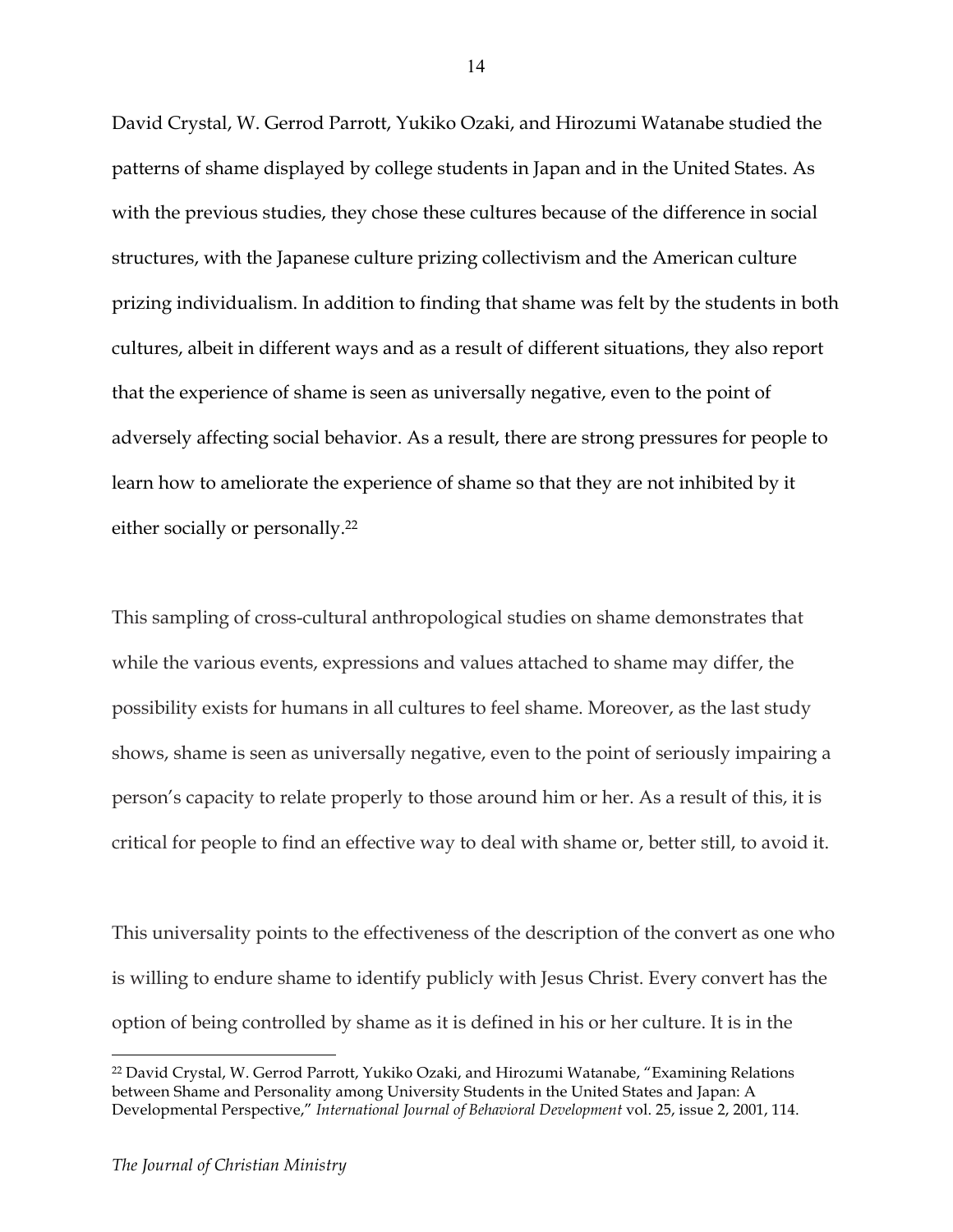willingness to be the object of this shame in the name of Jesus Christ that the person demonstrates conversion. Moreover, since different cultures maintain different expressions of shame, what it means for a convert to endure shame when identifying publicly with Jesus Christ will vary from culture to culture. For the middle-class, white, North American teenager it may mean being excluded from certain parties because she invited a friend from school to attend a church event. For the sub-Saharan African it may mean losing face because of exempting himself from a tribal ritual involving witchcraft. For the indigenous South American Indian, it may mean risking ostracism in the marketplace for joining a Base Ecclesial Community that works to help end economic exploitation. It does not matter how a culture seeks to shame those who do not follow its norms, the issue is that a convert is willing to endure this shame for the sake of publicly identifying with Jesus Christ within that culture.

#### **Shame in Faith Formation**

While the idea that enduring shame for the sake of publicly identifying with Jesus Christ as essential to conversion fits with specific psychological and anthropological data, it is important to test whether it also fits with understandings of how people are formed in faith. To this end, I will consider three views of faith formation developed by James Fowler, Lewis Rambo, and Lamin Sanneh, respectively.

In his book *Stages of Faith* Fowler offers a picture of the development of faith in human beings. Drawing from the stages presented in developmental psychology that describe

#### *The Journal of Christian Ministry*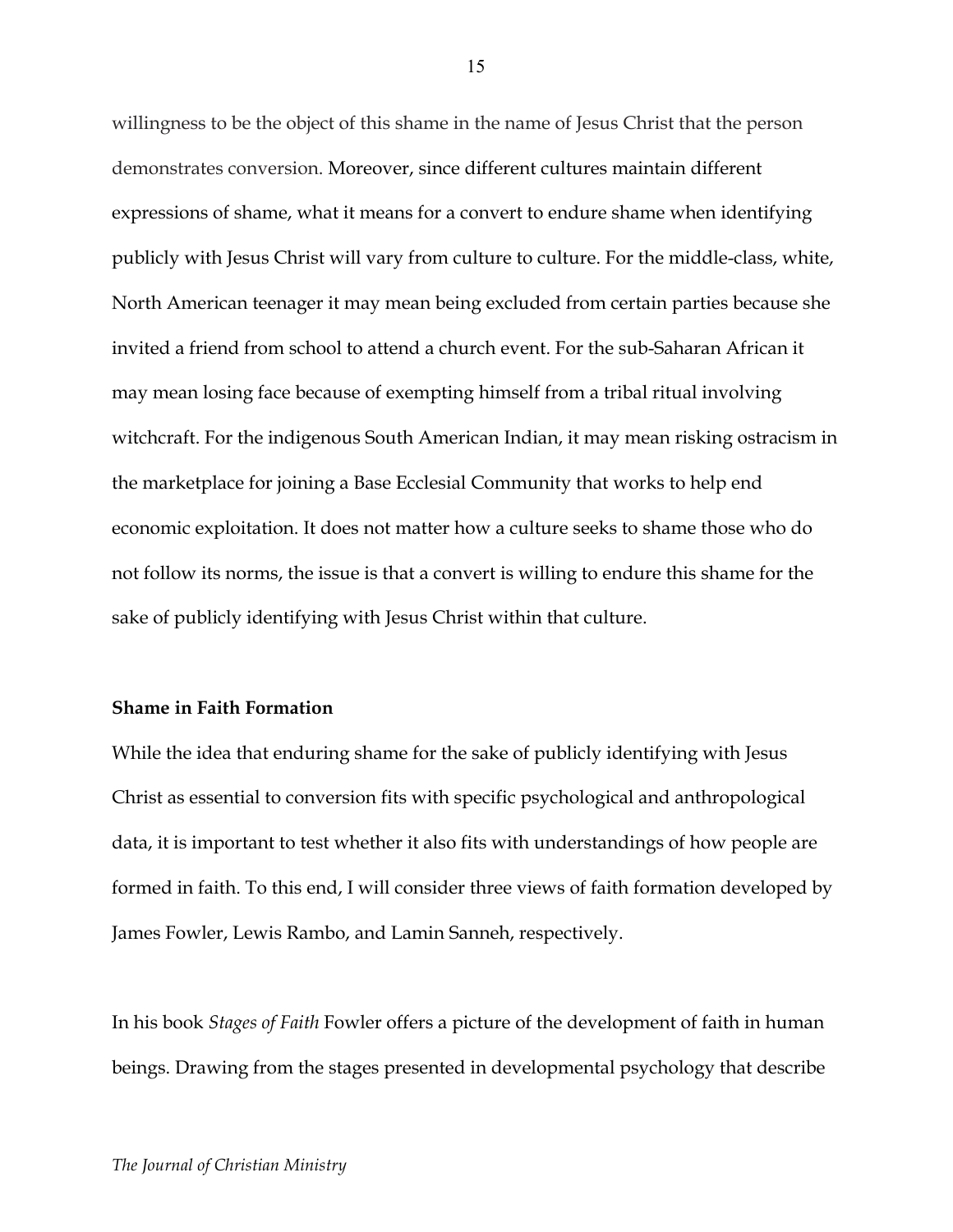how a human matures intellectually and relationally, Fowler lays out six stages of faith.<sup>23</sup> These are: 1) The intuitive-projective, in which a person relies on symbols and rituals to relate to God. 2) The mythic-literal, in which a person begins to learn the narratives of the faith and make sense of the world through those narratives. 3) The synthetic-conventional, in which the person conforms to other people who have a similar religious ideology. 4) The individuative-reflective, in which the person is able to begin reflecting critically on his or her ideology and identity, differentiating the person from the group joined in stage 3. 5) The conjunctive, in which the individual can fully appreciate both the symbols, rituals and stories of his or her own faith as well as the offerings from those who have alternative faiths. 6) The universalizing, in which the individual is committed to a future hope based on his or her faith.

The willingness to endure shame in order to be identified publicly with Jesus Christ fits into several of these stages. It is first apparent in stage 2 when the person begins to develop a new worldview on the basis of the religious narratives which are different from the narratives of the culture. In stage 3, the person is further drawn into this alternative worldview by associating with those who will support him or her in maintaining it. In stage 4, the person struggles with the reality that the way he or she is living in this new community is considered shameful by the larger culture. By the fifth stage, there is sufficient comfort with one's own identity and religious allegiance to let the person begin enacting the faith in a way that is fully conscious of its implications.<sup>24</sup>

<sup>23</sup> The following condensed descriptions are drawn from Fowler, chapters 16-21.

<sup>24</sup> Ibid., 198.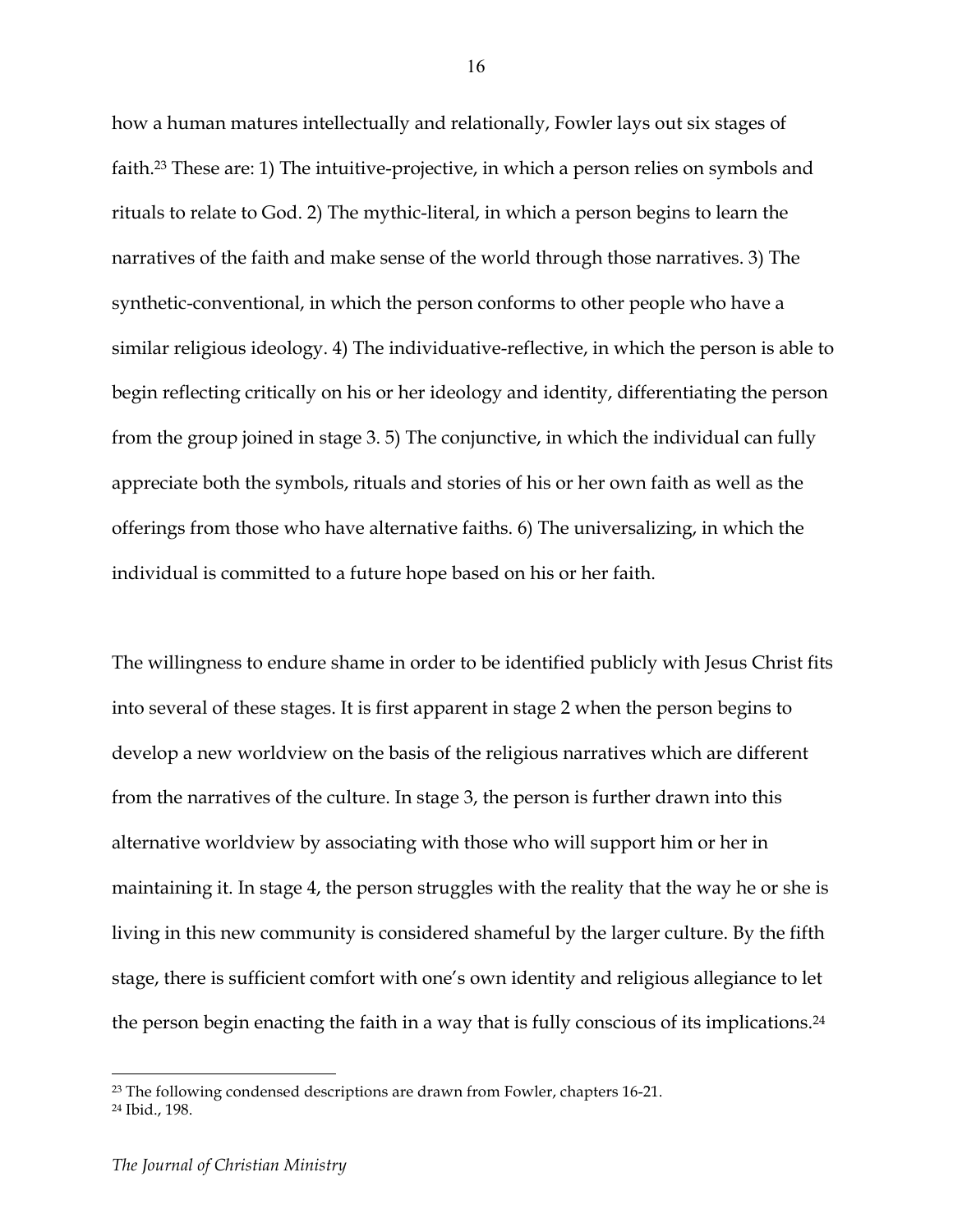The sixth stage provides a level of commitment that is informed by a sense of absolutes that transcend immediate cultural forces, thus freeing the person to confront cultural values under religious auspices.25 Fowler gives the example of Mother Theresa as one who was fully mature in her faith as she intentionally faced cultural ostracism for dealing with those whom society has marginalized. While I would not want to suggest that someone needs to reach the level of faith commitment exhibited by Mother Theresa in order to be considered a convert, Fowler's emphasis on a person's consciousness of the implications of his or her faith willingness to remain steadfast in that faith even when the implications are negative fit well with the idea of a convert being defined as one who accepts cultural shame for the sake of publicly identifying with Jesus Christ. These traits develop at the very beginning of the potential convert being exposed to the gospel and grow until the convert becomes both cognizant of and willing to endure the shame the culture expresses toward his or her public identification with Jesus Christ.

Rambo offers a matrix for understanding all the factors that impinge specifically on conversion.26 This matrix includes: 1) Context, which entails the person's cultural setting and the influence this has on a person's life. 2) Crisis, which precipitates the person's willingness to look beyond his or her context. 3) Quest, the intentional attempt by the individual to find answers that will resolve the crisis. 4) Encounter, the point at which the person interacts with an Advocate, who encourages the person to consider a specific confessional answer to the crisis. 5) Interaction, which occurs as the person

<sup>25</sup> Ibid., 208-209.

<sup>26</sup> Lewis R. Rambo, *Understanding Religious Conversion* (New Haven, CT: Yale University Press, 1993), 165- 170.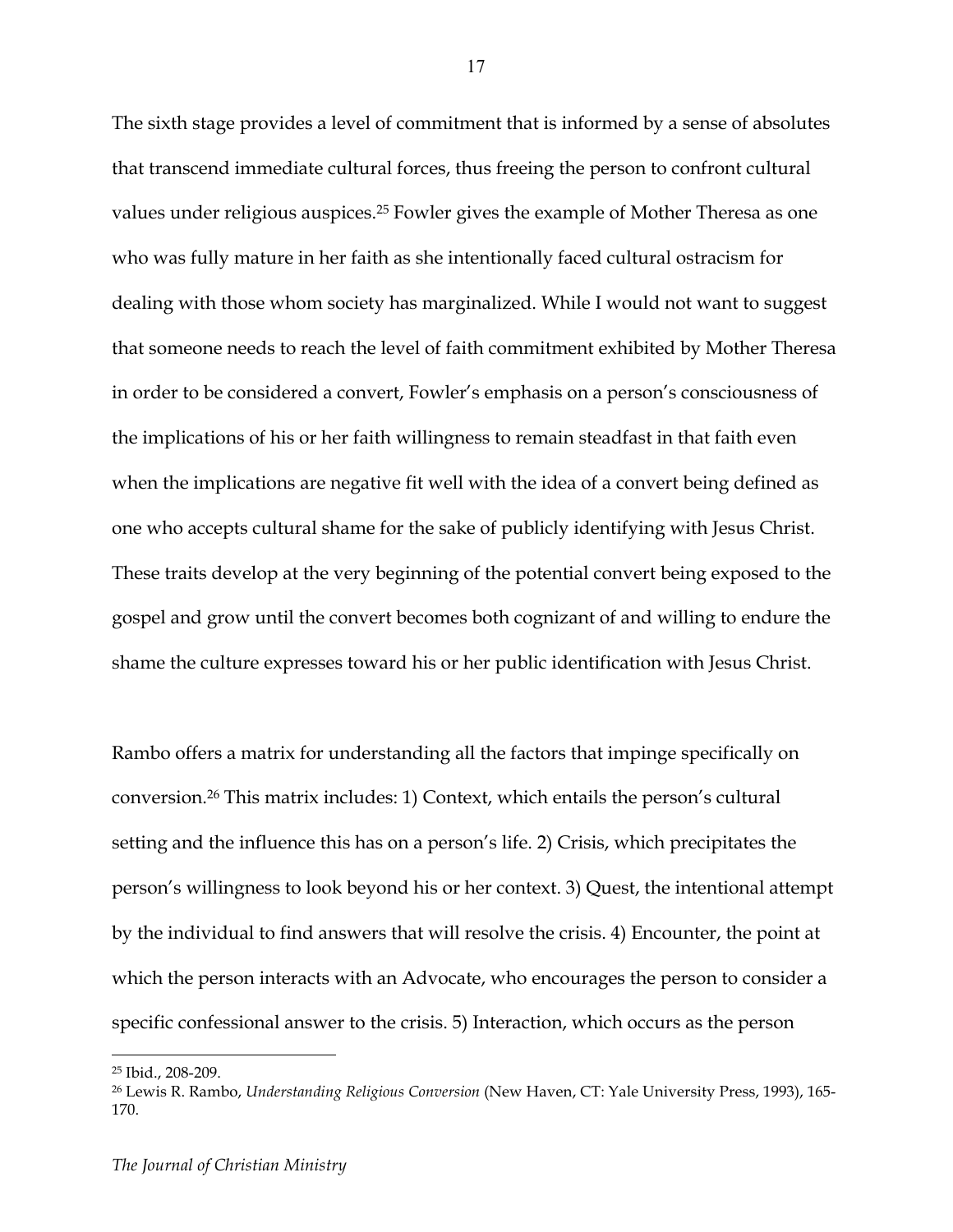builds relationships with others in the Advocate's confessional community and begins to gain a new identity within that community. 6) Commitment, a "psycho-spiritual experience of surrender" in which the person lets go of his or her old identity in favor of the new, confessional one as a member of the confessional community. 7) Consequences, which come as a result of the person's commitment and entail the person relearning how to relate to structures he or she had previously related to under the old identity.

As with Fowler's typology, the description of the convert as one who is not ashamed to identify publicly with Jesus Christ can be seen throughout Rambo's points. According to Rambo, from the very beginning of the conversion process the person is struggling with the understanding that his or her faith commitment is in contrast with larger cultural values. The convert finally concludes that he or she is willing to endure the shame of breaking with cultural values through relating to the culture out of the new faith identity he or she has claimed.

Rather than focusing on just the individual, Lamin Sanneh considers how an entire community of converts, is able to mature in its faith. Pointing to the expansion of the Christian faith beyond Jewish borders to the Hellenistic world, he suggests that there are three phases that all Christian communities must pass through: quarantine, syncretism and reform. The quarantine phase involves the community maintaining strict boundaries between itself and its surrounding culture and is usually necessary for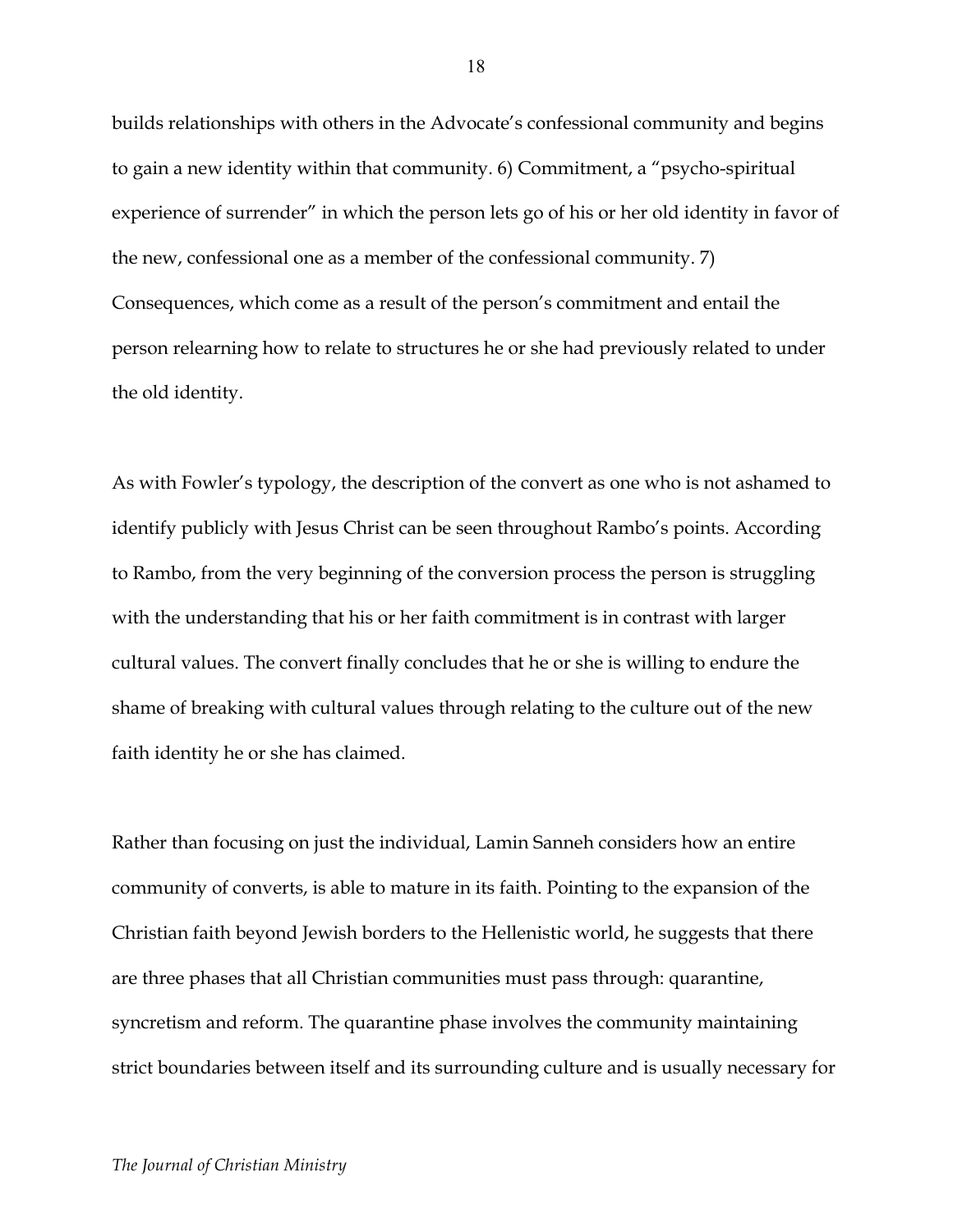a new Christian community to develop its identity without being diluted by external influences. Over time, however, as the community becomes more certain of its identity, and as the realities of living in the culture continue to impact the community, the community enters into the phase of syncretism. In this phase, the community makes sense of how to be faithful to Jesus Christ as it interacts with the culture. In time, the inevitable tensions that arise from this attempt to enact the faith in the culture pave the road for the reform phase. This phase sees the rise of prophetic and missionary activities by which the community hopes to influence and even transform the culture with the Christian faith.<sup>27</sup>

As with Fowler and Rambo, the entire process described by Sanneh fits with the idea of people growing in their willingness to endure shame for publicly identifying with Jesus Christ. In the beginning they seclude themselves because they are not yet able to endure this shame, but as they become more secure in their identification with Christ and as they become more capable of expressing that identification in public, they reach a point where they are willing to bear the shame the culture may level at them.

In all three views of faith formation, the process of maturing in the faith entails a person (or community) becoming increasingly aware of the differences between his or her religious claims and the values espoused by the larger culture. Ultimately, this leads to a watershed moment at which the individual must decide whether the cultural values or the faith claims will be the basis for how he or she lives. The committed believer is

<sup>27</sup> Lamin O. Sanneh, *Translating the Message* (Maryknoll, NY: Orbis Books, 1989), 39-42.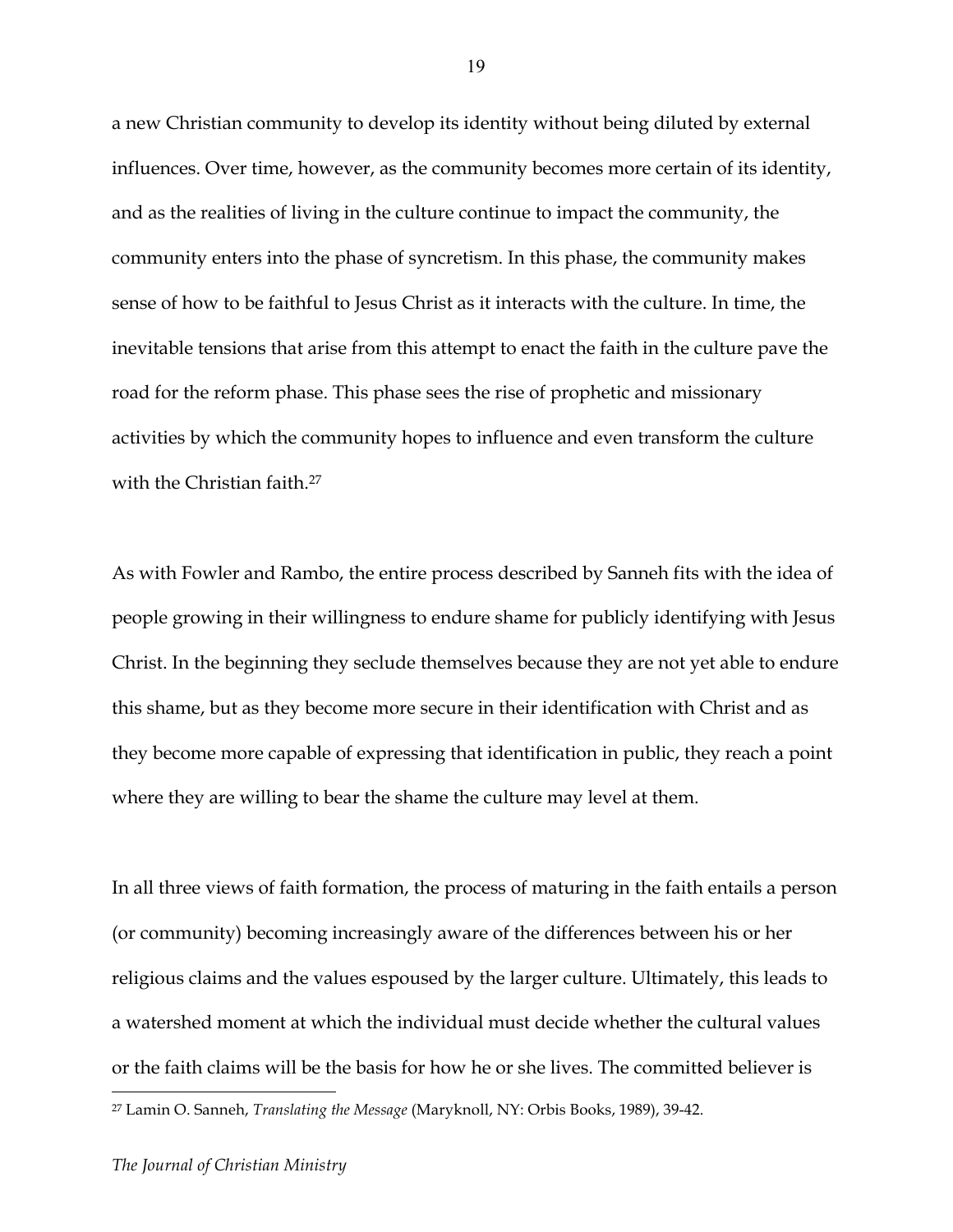the one who decides in favor of identifying publicly with the faith statements even if this means receiving shame from the larger culture. These presentations of faith formation fit exactly with the idea I am putting forward that Christian conversion must at least entail an individual willingly enduring shame for identifying publicly with Jesus Christ. Indeed, they suggest that the entire process of maturing in the faith is premised on precisely the person becoming a convert by willingly breaking with cultural values in favor of religious values.

### **Continuous Conversion**

It is important to recognize that this process of choosing to endure shame for the sake of publicly identifying with Jesus Christ is never accomplished in a final way. While, as the faith formation literature articulates, there may be a crisis point at which the convert initially decides to endure the shame the culture expresses at him or her, the convert must remain willing to endure this shame continuously after this point. Both missiologists and anthropologists explain this in how they describe the ways that converts must continue to negotiate their relationships to their respective cultures after conversion.

Andrew Walls sets his understanding of how the convert relates to culture in the context of differentiating between converts and proselytes. He concludes that proselytes are those who are simply told how to live according to their new religion, forcing them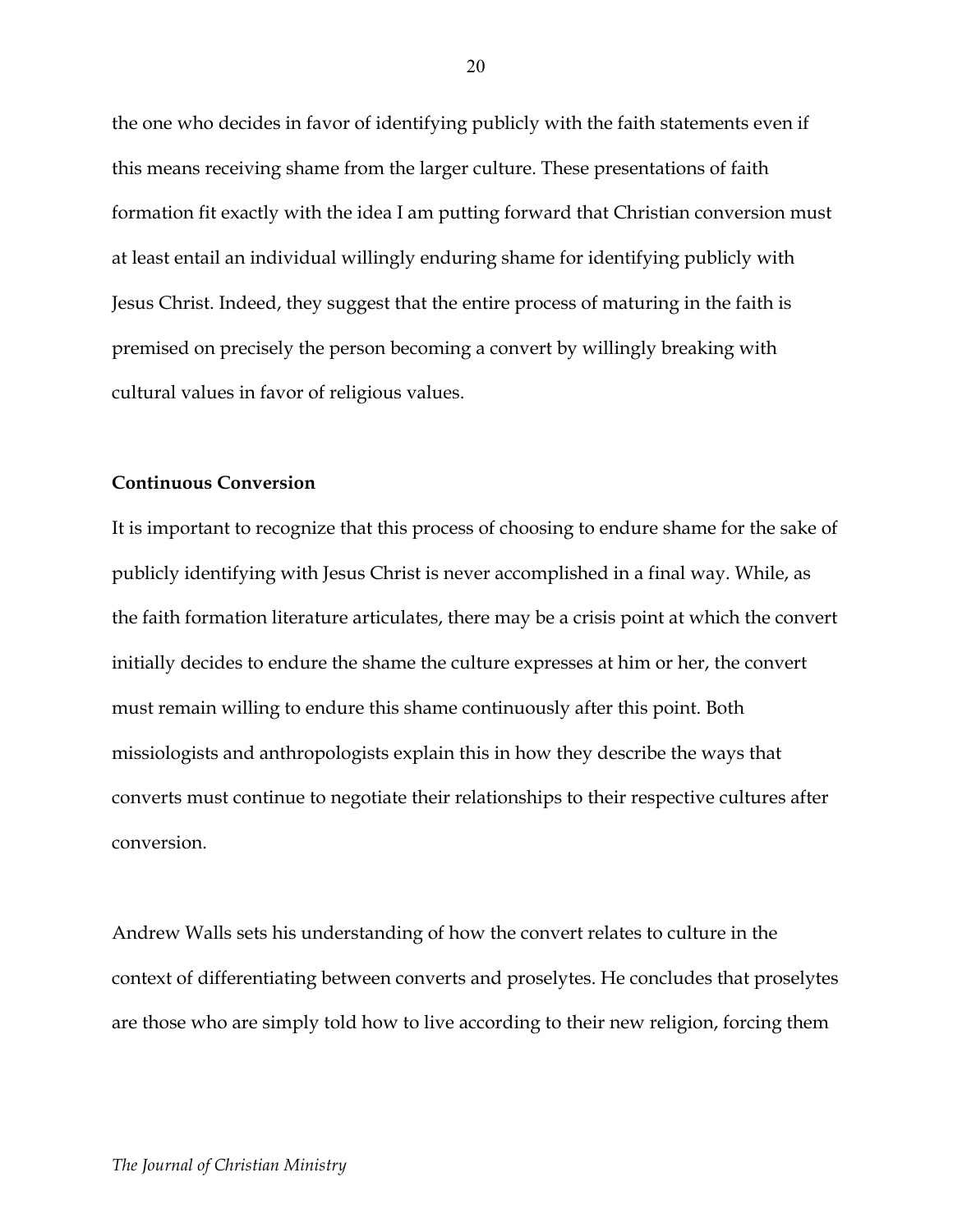to withdraw from their culture. Converts, however, are those who struggle to reorient themselves around their allegiance to Christ within their culture. He writes:

> Converts have to be constantly, relentlessly turning their ways of thinking, their education and training, their ways of working and doing things, toward Christ. They must think Christ into the patterns of thought they have inherited, into their networks of relationship and their processes for making decisions. And new issues, cultural or intellectual, where it is necessary to make a Christian choice, are arising all the time and with no exact parallels in the past.28

As Walls describes it, converts are in a constant process of considering how to relate to

Christ publicly in a way that is culturally meaningful. The result of this is that the

convert is also regularly opening himself or herself to endure shame directed at him or

her from cultural sources that are offended by these public identifications with Christ.

Secular anthropological research has arrived at similar conclusions as Walls about the

need for people to change how they relate to their cultural settings when they undergo

a religious conversion. Anthropologist Diane Austin-Broos explains that:

Conversion is a form of passage, a "turning from and to" that is neither syncretism nor absolute breach…Conversion is a cultural passage more robust than this…it becomes a deliberate change with definite direction and shape. To be converted is to reidentify, to learn, reorder, and reorient. It involves interrelated modes of transformation that generally continue over time and define a consistent course.29

As with Walls, Austin-Broos argues that conversion is a difficult middle-way between

complete rejection of the convert's indigenous culture and easily subsuming the new

<sup>28</sup> Andrew Walls, "Converts or Proselytes? The Crisis over Conversion in the Early Church," in *IBMR* vol. 28, no. 1, Januarly 2004, 6.

<sup>29</sup> Diane Austin-Boors, "The Anthropology of Conversion: An Introduction," *The Anthropology of Conversion*, eds. Andrew Buckser and Stephen D. Glazier (New York, NY: Rowman & Littlefield Publishers, 2003), 1-2.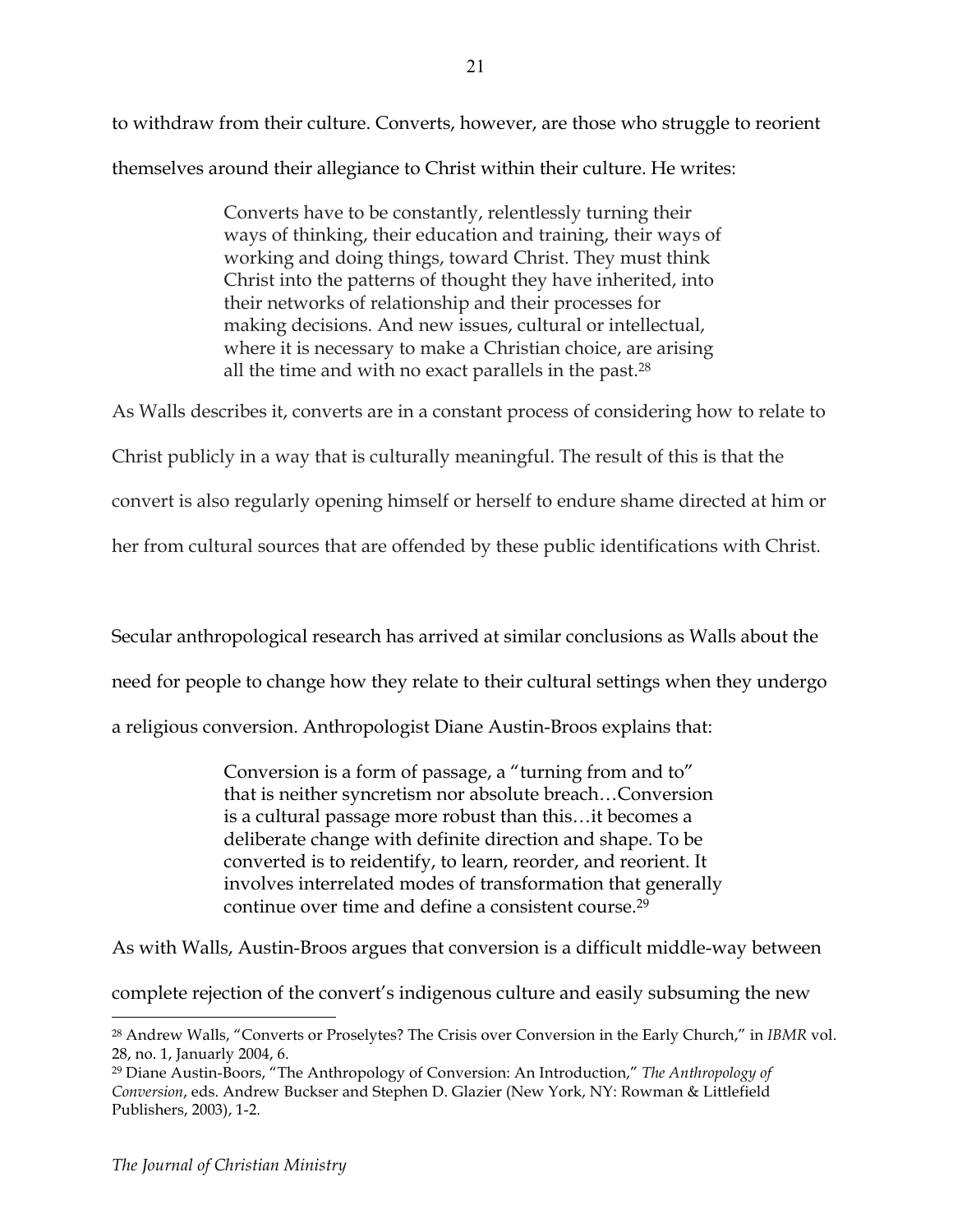religious identity into the cultural identity such that the integrity of the religious identity is violated.30 The convert must engage in a daily struggle to remain faithful to his or her religious identity while remaining engaged with his or her culture. Based on my description of what a convert is, the supremacy of the religious identity over the cultural identity comes from the willingness of the convert to identify publicly with Jesus Christ even in situations that would bring shame in the convert's culture.

Both Walls and Austin-Broos bring out the fact that conversion is not a punctiliar action, completed at one time with no progression from that point. Rather, conversion is ongoing, requiring the convert constantly to assess his or her cultural interactions in the light of his or her new religious identity.31

This on-going struggle of the convert to relate to his or her culture under the auspices of identification with Christ, and especially to relate in a way that allows the convert to engage in actions that may engender shame within the culture, does not only affect the convert. The society in which the convert enacts his or her faith is necessarily impacted

<sup>&</sup>lt;sup>30</sup> There is no small debate about the actual nature of syncretism. Here it is accepted in the usage that became common in the mid-twentieth century after Visser 't Hooft's book *No Other Name* made syncretism a byword for the blending of the Christian faith into culture in a way that causes the faith to lose its unique characteristics (as opposed to enculturation, which is the appropriate missionary activity of translating the faith into understandable symbols and language for another culture to a adopt it). However, it is noted that, especially among anthropologists, syncretism is understood to be a neutral process that cannot be avoided and that does not suggest a loss of religious integrity in the face of culture. See, for example, Charles Steward and Rosalind Shaw, *Syncretism/Anti-Syncretism* (New York: Routledge, 1994).

<sup>&</sup>lt;sup>31</sup> This acknowledgment itself is a shift in paradigm in approaching conversion. Traditionally, the dramatic, sudden conversion of Paul on the Damascus Road has been seen as the archetypal conversion, both in religious and secular circles. The idea of conversion as an on-going negotiation with culture is relatively new. See Bryant, 181 and Andrew Buckser, "Social Conversion and Group Definition in Jewish Copenhagen," *The Anthropology of Conversion*, eds. Andrew Buckser and Stephen D. Glazier (New York, NY: Rowman & Littlefield Publishers, 2003), 80-81.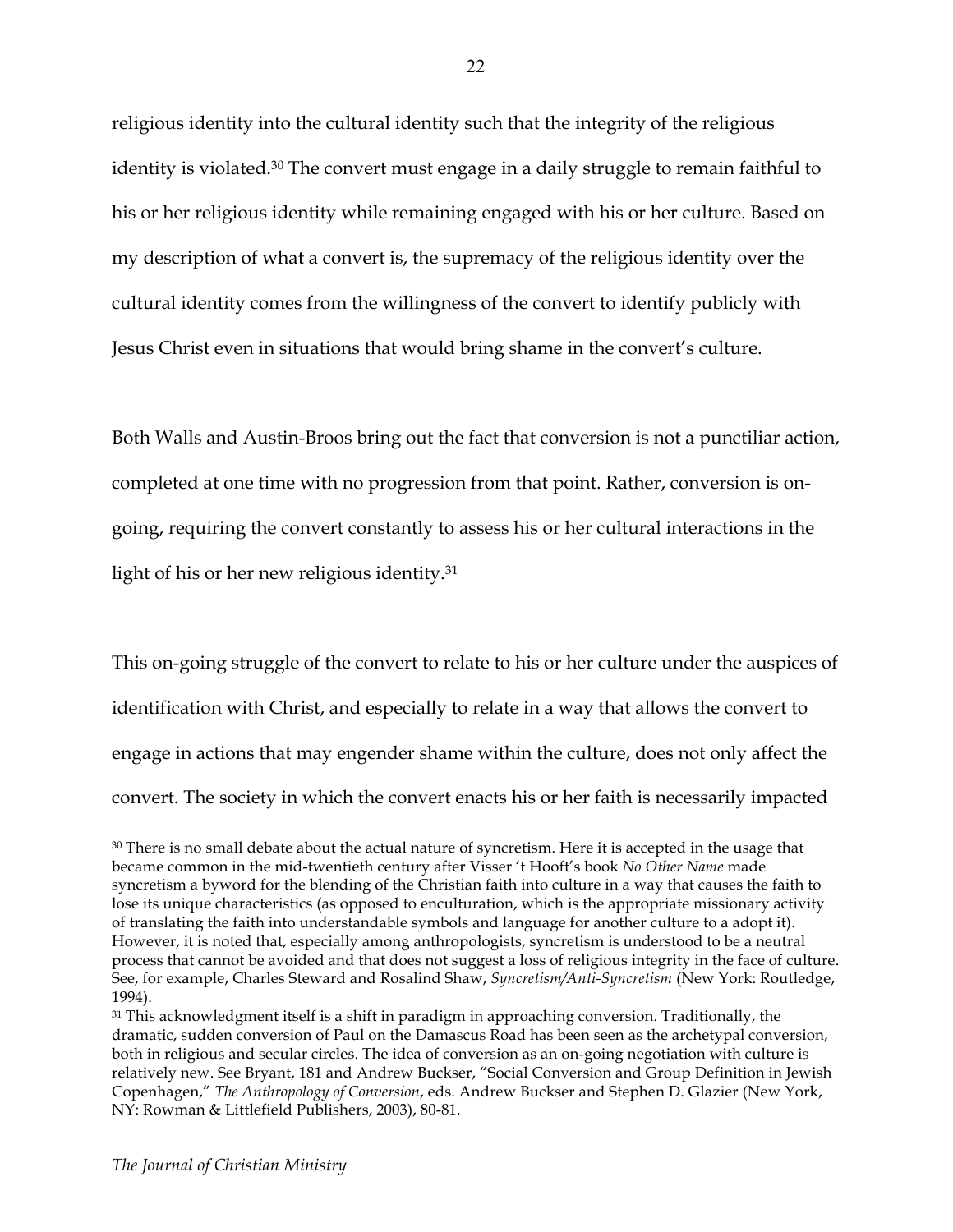by the convert's willingness to challenge social norms in the name of Jesus Christ. Massimo Leone, using a psychodynamic analysis, probes the interrelation of religious conversion and social controversy. Using the metaphors of monologues and dialogues, Leone argues that social controversy develops because the convert, who is attempting to remain in dialogue with culture, is perceived as soliloquizing. The convert is not seen as "respecting the rules of good dialogical interaction" within the culture because of his or her unique belief system.32 Leone goes on to state that, once a person has become a convert, that person is often viewed as an enemy to those within their society.33

Gauri Viswanathan develops a thesis that provides a good addition to Leone's idea. The new identity of the convert is a disruptive force in society, threatening the societal order. She writes in the preface to her book *Outside the Fold*,

> In its most transparent meaning as a change of religion, conversion is arguably one of the most unsettling political events in the life of a society. This is irrespective of whether conversion involves a single individual or an entire community…Not only does conversion alter the demographic equation within a society and produce numerical imbalances, but it also changes the established community's assent to religious doctrine and practices. With the departure of members from the fold, the cohesion of a community is under threat just as forcefully as if its beliefs had been turned into heresies.34

Viswanathan explains how new religious values that advocate a willingness to be

shamed in order to remain faithful to those values can be understood as profoundly

<sup>32</sup> Massimo Leone, *Religious Conversion and Identity: The Semiotic Analysis of Texts* (New York, NY: Routledge, 2004), 68.

<sup>33</sup> Ibid., 62.

<sup>34</sup> Gauri Viswanathan, *Outside the Fold* (Princeton, NJ: Princeton University Press, 1998), xi.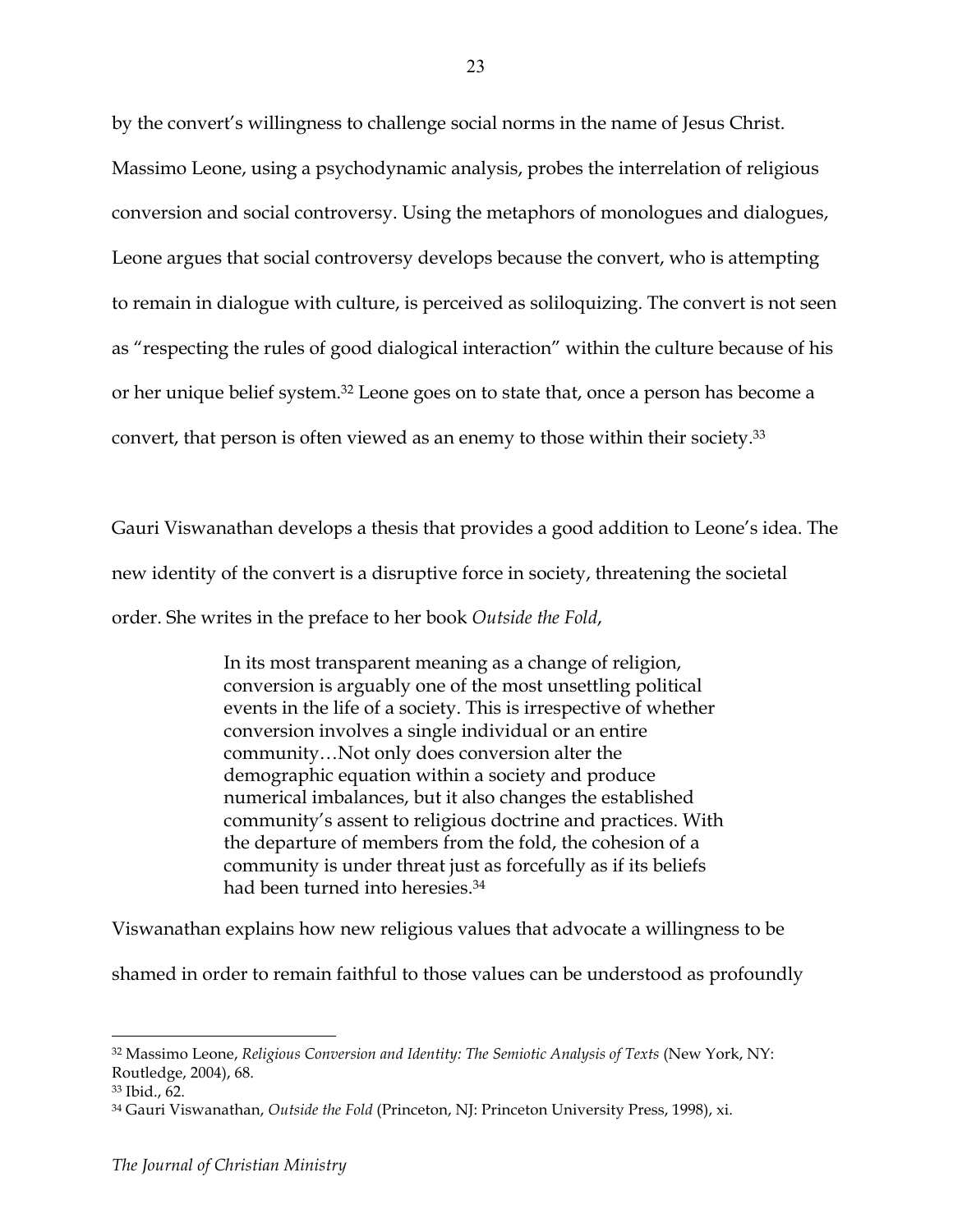disruptive to the social order. If cultural values attached to shame help maintain social order by alerting members of a society as to what are appropriate and inappropriate ways to act, then the introduction of converts who eschew any concern for shame because of their new religious allegiance would shake the social order to its very core. Based on this, it is no surprise that numerous governments throughout history have sought to regulate or forbid conversion to religions outside of those that had already been proven to coexist peacefully with a society's cultural values. It also explains why converts must constantly and intentionally renegotiate their relationship within their socieities, lest the cultural pressure to conform to the society overwhelm their religious allegiance.

#### **Implications for Practice**

If a person is willing to endure shame for the sake of identifying publicly with Jesus Christ, that person is an indisputable convert to the Christian faith. Biblical, psychological, anthropological and missiological evidence all points to this. While various scholars and practitioners may want to argue in favor of additional markers for conversion, these markers will branch off of this foundational understanding of conversion.

Having such an understanding of conversion has several implications for both the teaching and practicing of evangelism: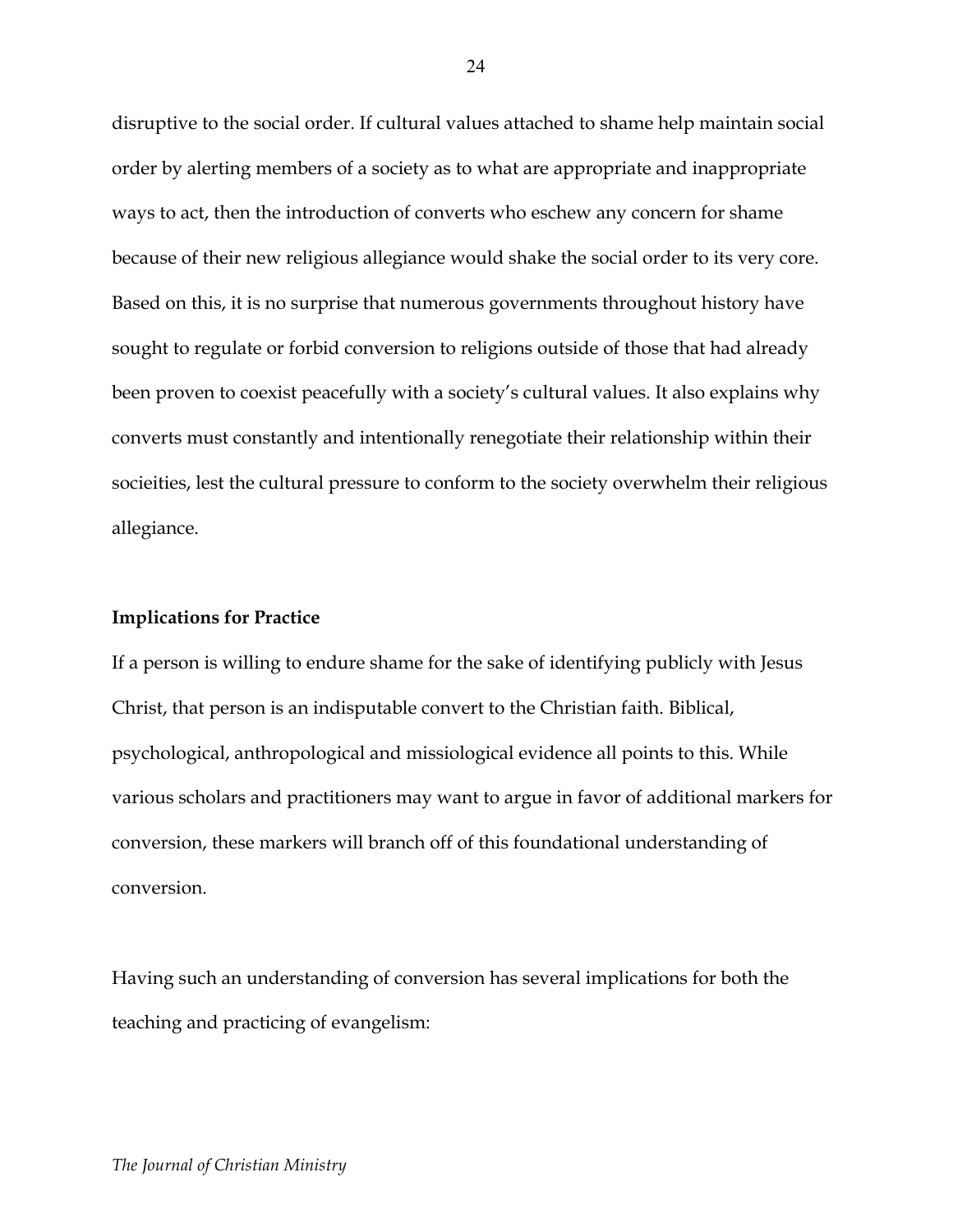- 1. In teaching, the various theories of evangelism can be organized around helping students understand their relationship to moving those being evangelized toward conversion. For evangelists, it offers them observable evidence of whether those they are evangelizing have come to a place of conversion.
- 2. For evangelists and local congregations, it provides a more nuanced approach for engaging in evangelism. Recognizing that conversion entails a complex web of personal faith development, relationships with a faith community, and negotiating one's identity within the larger culture, the evangelist or congregation has many more avenues to explore with those being evangelized beyond the traditional single-focus evangelistic efforts, e.g., engaging in apologetics to overcome the evangelized's intellectual doubts about the Christian faith or calling the evangelized person to live according to biblical principles. A more robust practice of evangelism, one that includes the capacity to engage with those being evangelized on many levels of life (intellectual, cultural, moral, etc.) is demanded. It also calls for the evangelist or congregation to be willing to walk with the evangelized person for a lengthy period of time as the person comes to a place of being willing to endure shame for publicly identifying with Jesus.
- 3. Along the same lines, this view of conversion calls evangelists and local congregations to consider whether their practice of evangelism takes into account the fact that conversion is not a one-time event. Evangelism should not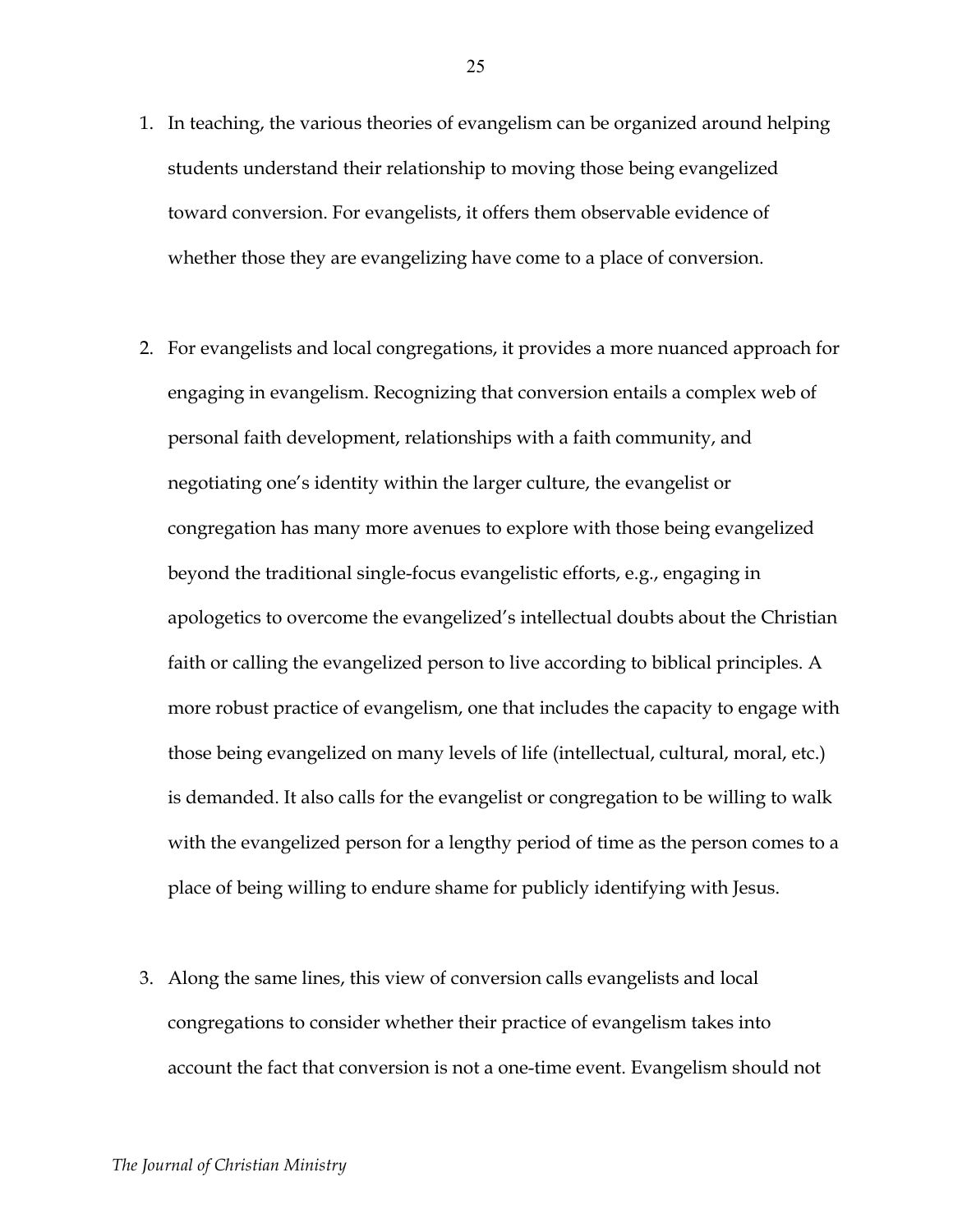only introduce people to Jesus, but draw those who respond positively to the invitation into a lifelong process of discipleship.

- 4. For teachers of evangelism, this view of conversion offers a means of centering students from radically different theological perspectives. For those students who only see conversion as a single crisis decision, this view can help broaden them to consider the implications of converts having to engage meaningfully in the broader culture. For those students who adopt a more progressive view of Christianity that eschews the notion of conversion, it calls them to recognize that they must make some normative claim about how a Christian must live.
- 5. For teachers, evangelists, and congregations alike, this view of evangelism points to the fact that the theology used in evangelism matters. This view of evangelism does not make any specific claim about who Jesus is. It is up to the teacher, evangelist, or congregation to make certain that they provide excellent catechesis for the convert so that the convert does not end up willingly accepting shame for a heretical view of Christ.
- 6. Finally, this view of conversion unapologetically sets a high bar for someone to claim to be a convert, requiring that person to daily renew their willingness to accept shame for being publicly identified with Jesus. This is intentional and points to the fact that, this side of glory, conversion is never a completed action.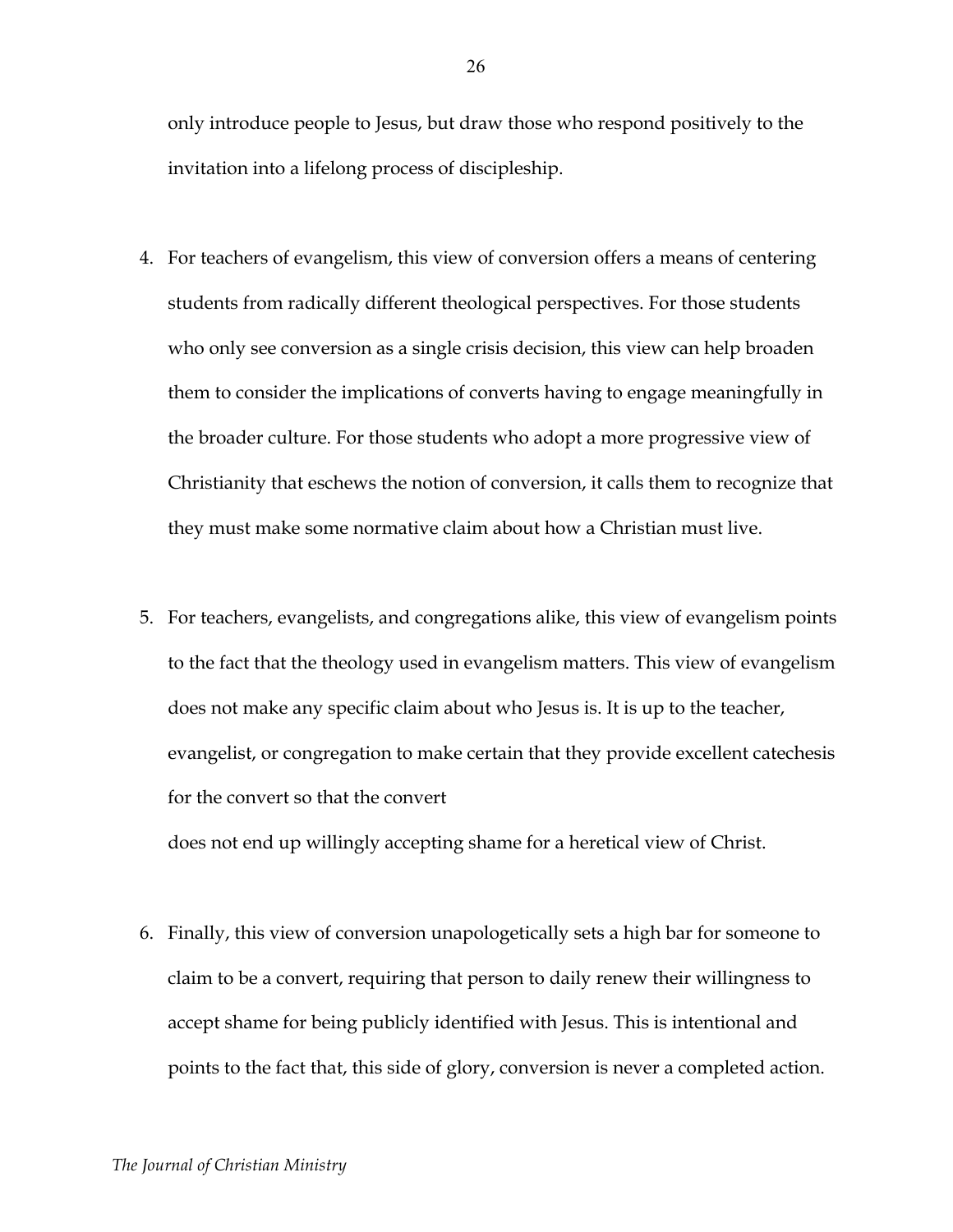A critical corollary to this is that while the teacher of evangelism or the evangelist may have more experience in being converted than the person being evangelized, all equally stand in need of being called back to Jesus regularly. Evangelism becomes less the final answer from those who have passed the test than it becomes a means of inviting others to come alongside the teacher and the evangelist as they all accept the shame of identifying with Jesus publicly.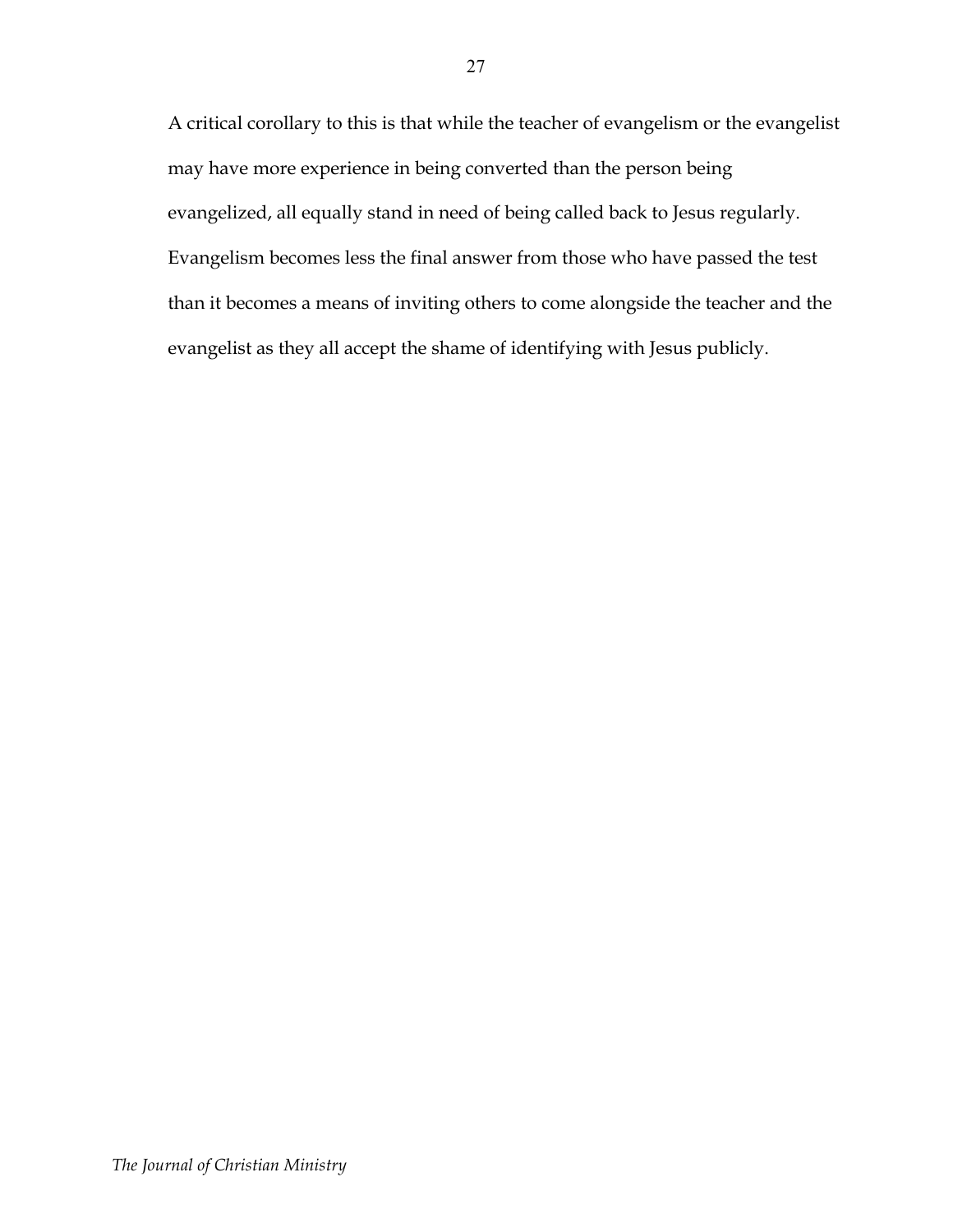# **Bibliography**

Abraham, William J. *The Logic of Evangelism*. Grand Rapids, MI: William B. Eerdmans Publishing Co., 1989.

\_\_\_\_\_\_\_. "Teaching Evangelism" *The Journal of the Academy for Evangelism in Theological Education* vol. 17, 2001-2002, 5-16.

- Buckser, Andrew and Stephen D. Glazier, eds. *The Anthropology of Conversion*. New York, NY: Rowman & Littlefield Publishers, 2003.
- Crook, Zeba A. *Reconceptualising Conversion: Patronage, Loyalty, and Conversion in the Religions of the Ancient Mediterranean* (Berlin: Walter de Gruyter, 2004).
- Crystal, David, W. Gerrod Parrott, Yukiko Ozaki, and Hirozumi Watanabe. "Examining Relations between Shame and Personality among University Students in the United States and Japan: A Developmental Perspective," *International Journal of Behavioral Development* vol. 25, issue 2, 2001.
- DeSilva, David A. "Despising Shame: A Cultural-Anthropological Investigation of the Epistle to the Hebrews," *Journal of Biblical Literature* vol. 113, issue 3, Fall 1994, 439-461.
- Fessler, Daniel M. T. "Shame in Two Cultures: Implications in Evolutionary Approaches," *Journal of Cognition and Culture* vol. 4, issue 2, 2004.
- Fischer, Agneta H., Antony S.R. Manstead, and Patricia M. Rodriguez Mosquera, "The Role of Honour-related vs. Individualistic Values in Conceptualising Pride, Shame, and Anger: Spanish and Dutch Cultural Prototypes," *Cognition and Emotion* vol. 13, 2, 1999.
- Fowler, James. *Stages of Faith: The Psychology of Human Development and the Quest for Meaning*. New York, NY: Harper & Row, 1981.
- Hays, Richard B. *Echoes of Scripture in the Letters of Paul*. New Haven, CT: Yale University Press, 1989.
- Jones, Scott J. *The Evangelistic Love of God and Neighbor*. Nashville, TN: Abdingdon, 2003.